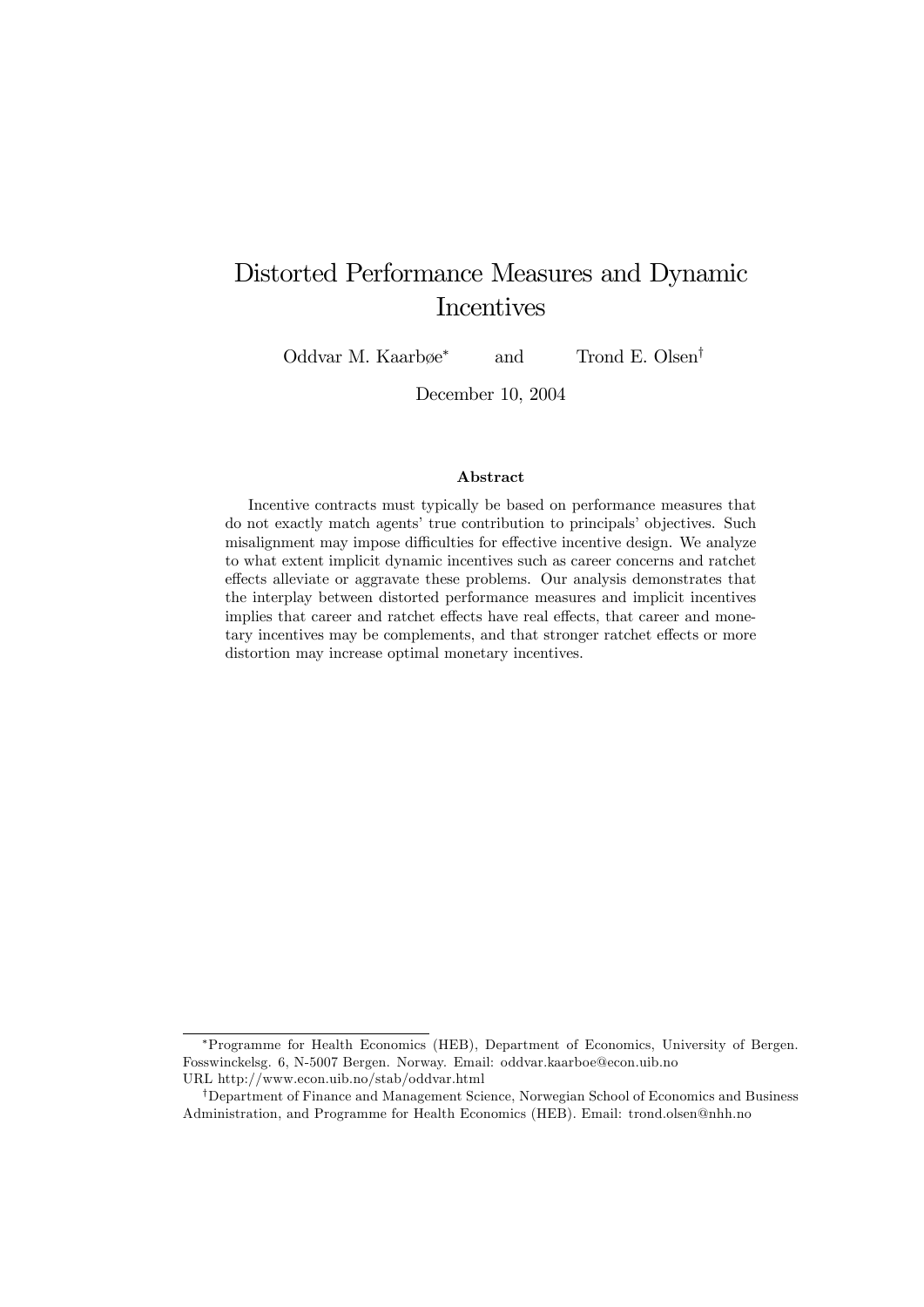## 1 Introduction

A general problem for designing incentive schemes is that available performance measures seldom capture precisely agents' true contributions to principals' objectives. Performance measures are typically influenced by stochastic factors that agents can't control, and they often do not reflect all aspects that principals care about. For instance, quantitative performance measures often neglect important qualitative (soft) aspects of an agent's performance. Such measures are distorted from, or 'not well aligned with', the principal's true objectives. As is well known, such misalignments may impose severe difficulties for effective incentive design. (Holmstrom and Milgrom 1991; Baker 1992; Feltham and Xie 1994; and Baker 2002.)

Baker (2002) argues that an understanding of how distorted performance measures affect the design of incentive contracts may explain several issues and puzzles in the literature; including (i) why high-signal-to-nose ratio performance measures may receive low weight in an incentive scheme, (ii) how the distinction between paying for "inputs" versus paying for "outputs" can be interpreted, and (iii) why seemingly informative performance measures degrade, (Baker 2002, pp. 738-40). The latter issue is illustrated by a school system that administers standardized tests to its students, but does not use the scores to motivate teachers. A reason for not including these seemingly informative test scores as a performance measure in an incentive system, is that teachers will then have incentives to "teach to the test", and may thus engage in dysfunctional behavior that increases the performance measure without increasing the school's real objective.

Here we want to point out that, while it certainly is true that incentives to the test" are affected by direct monetary rewards, it may nevertheless well be the case that teachers face incentives to engage in this kind of behavior even if such direct monetary rewards are absent. Good test scores may for example give the school administration a signal that the teacher is valuable, and result in future salary increases. Or, test scores may be used as a criterion to allocate teachers to different classes. A complete understanding of how distorted performance measures affect overall incentive design requires that implicit incentives are also taken into account.

In this paper we analyse the interplay between implicit dynamic incentives and explicit incentives based on distorted performance measures. We examine to what extent such implicit incentives alleviate or aggravate problems related to distorted measures. Implicit incentives of this form arise when explicit contracts can be renegotiated as time unfolds. Hence, implicit incentives reflect the fact that future periodsípay depends on todayís performance. If todayís performance improves the agent's position in the labor market, career concerns are present, (Fama 1980; Holmstrom 1982; and Gibbons and Murphy 1992). Ratchet effects are present if better performance today implies a tougher performance standard tomorrow, (Weitzman 1976).

The analysis is based on a dynamic version of the model developed in Baker (2002). First we consider the case where the principal can provide incentives on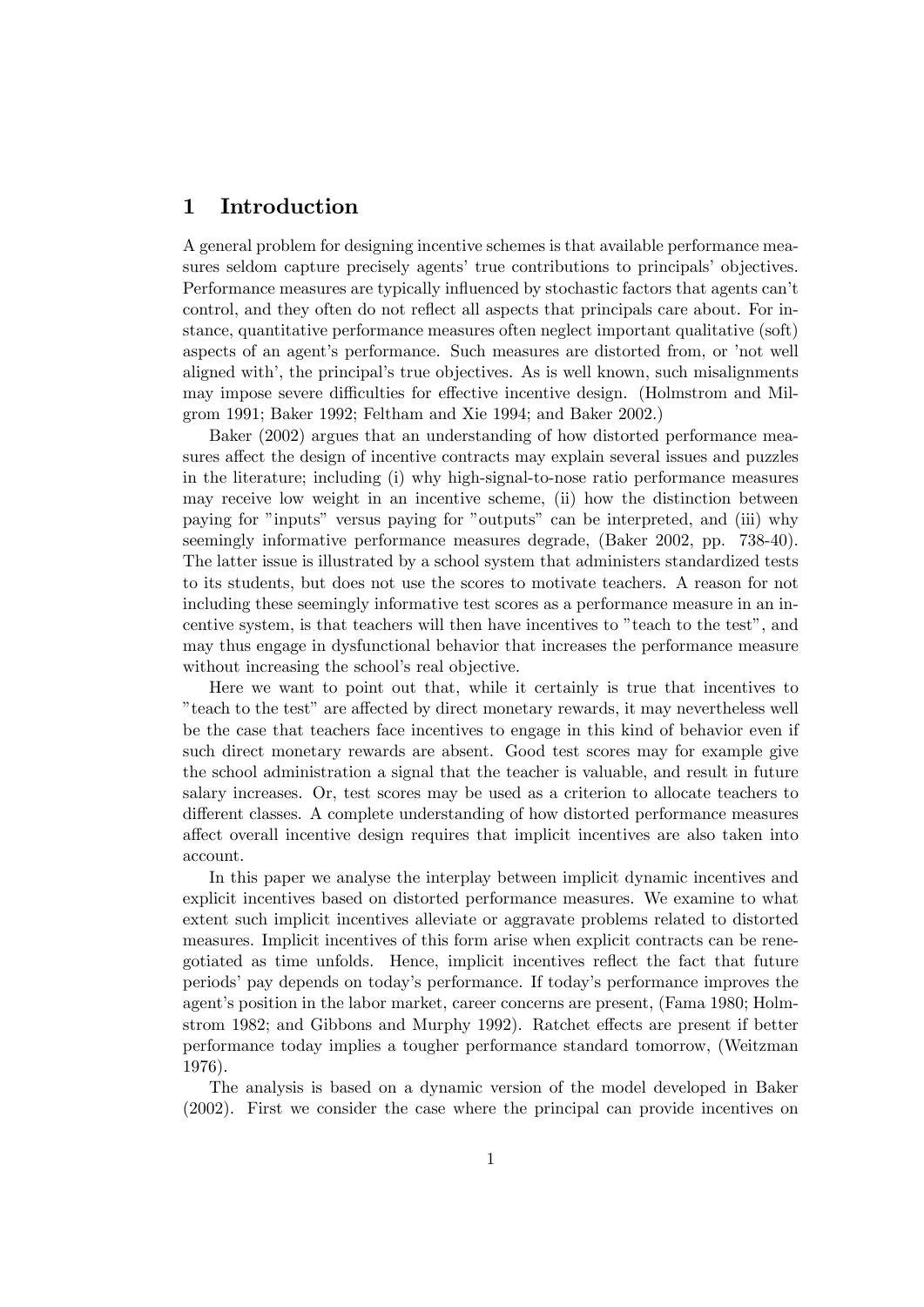a verifiable, but distorted, performance measure  $(z)$ . In addition some information about the agent's performance is provided to the principal (and the market) through the non-verifiable value measure  $(y)$  that reflects how the agent's performance contributes to the principalís true objective. In this case implicit incentives are related both to the distorted and the undistorted performance measures (and hence the degree of misalignments between them).

By using this model we show that both career and ratchet effects do have real effects; neither can costlessly be neutralized by monetary incentives. Furthermore we find, contrary to what is found models with non-distorted performance measures (e.g. Gibbons 1987; Meyer, Olsen, and Torsvik 1996; and Meyer and Vickers 1997), that stronger ratchet effects may increase optimal monetary incentives. The intuition behind this result is that the ratchet effect works through both the true value measure and through the verifiable performance measure. If it is the case that stronger ratchet effects reduce net implicit incentives on the true value measure, then the principal should increase monetary incentives on the verifiable measure to compensate for the former effects. Finally we notice that this dynamic model reproduces some of the results of the static version (Baker 2002); that better alignment between the performance measures increases monetary incentives, and that the better aligned the performance measure is with the true value, the higher is the (total) surplus among the principal and the agent. The first of these two results is however not trivial since better alignments strengthens the ratchet elements. This effect tends to lower monetary incentives. We can however show that this latter effect will never dominate the direct effect of better alignments, and hence that monetary incentives do increase with better alignments.

It is often the case that in addition to verifiable (and distorted) performance measures, there are other non-verifiable measures that may yield valuable information about the agent's performance. A typical case is one where quantity aspects are verifiable but quality aspects are not, yet some information about these quality aspects is observable for the relevant parties. Such information may be hard or impossible to verify in a court, but may be used by principals and peers to asses agents' abilities and performance, and hence induce implicit incentives for agents to exert effort.

We also consider such a setting, and show that some new issues arise.<sup>1</sup> In particular, we point out the following features. First we show that career and monetary incentives may be complements rather than substitutes, second that incentives may increase with more distortion in the (verifiable) performance measure, and finally that it may well be advantageous (in terms of total surplus) that the verifiable performance measure is distorted relative to the measure of true value.

The intuition for the first result is that in a setting where efforts on quality aspects are rewarded by strong implicit career incentives, and where efforts on quality

<sup>&</sup>lt;sup>1</sup>In addition to measures y and z, there is now a third non-verifiable measure q. We may think of  $y$  reflecting the true mix of quality and quantity aspects that the principal cares about,  $z$  being a verifiable measure of quantity aspects, and  $q$  being a non-verifiable measure of quality aspects.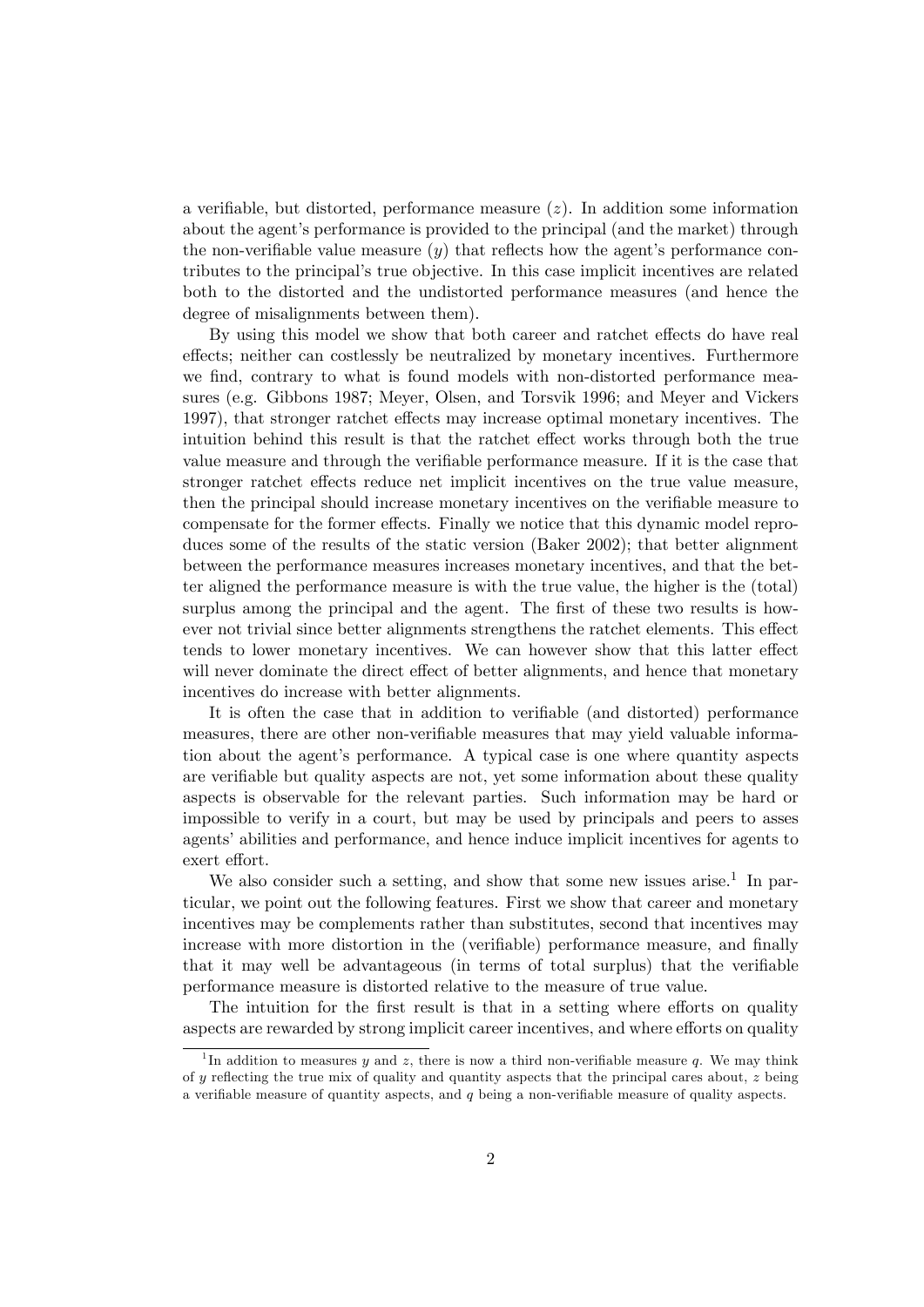and quantity aspects are substitutes for the agent, the principal may have to match strong implicit incentives on 'quality' with strong explicit incentives on 'quantity'.

We also note that this mechanism behind the complementarity result is different from the one obtained in Dewatripont, Jewitt, and Tirole (1999). In their analysis a complementarity effect between monetary and career incentives may arise when there is a technological complementarity between effort and talent in the way they affect performance.

To see the intuition behind the second result (that incentives may increase with more distortion), note that career concerns and monetary incentives are always substitutes when only one verifiable (and non-distorted) performance measure is available, and effort affects this measure additively (Gibbons and Murphy 1992). In such a case the principal never needs to match strong career incentives with strong monetary incentives. But if it is the case that additional non-verifiable performance measures are available, and career concerns and monetary incentives are complements, more distortion may imply that the principal has to increase monetary incentives to maintain the appropriate balance of the agent's effort among the tasks. Hence in this case, and opposed to what is suggested in Kerr (1975), it may be appropriate to "reward for A, while hoping for  $B$ ".<sup>2</sup>

An intuition for the third result (that distortion may be advantageous) goes as follows. If some non-verifiable measure of quality aspects is not aligned with the true value, and implicit incentives on this measure induces the agent to focus on these quality aspects, then it may be advantageous that explicit incentives can be used to induce efforts on quantity aspects rather than on a balanced mix of both aspects. This is just to say that it may be advantageous that the verifiable measure is not perfectly aligned with the measure of true value.

The paper is organized as follows. In section 2 the basic model is outlined, while the optimal contracts are derived in section 3. In section 4 we consider the case where an additional non-verifiable measure provides some information about the agent's performance. First we analyze under which conditions career concerns and monetary incentives are complements (section 4.1). Then, in section 4.2 we show that incentives may increase with more distortion. Finally, in section 4.3 we show that if may be advantageous (in terms of total surplus) that the verifiable performance measure is distorted relative to the measure of true value. Section 5 provides some concluding remarks.

## 2 The Model

There is one agent, n tasks, and two periods. The model is a dynamic variant of the framework used by Feltham and Xie (1994) and Baker (2002) to analyze distorted performance measures. In each period the agent privately supplies his choice of effort  $a_t = (a_{t1}, a_{t2}, ..., a_{tn})$  on the n tasks. The agent's choice of efforts determines

 $2^2$ A similar result is shown in Schnedler (2003) in the case where the principal does not know the set of actions the agent can choose.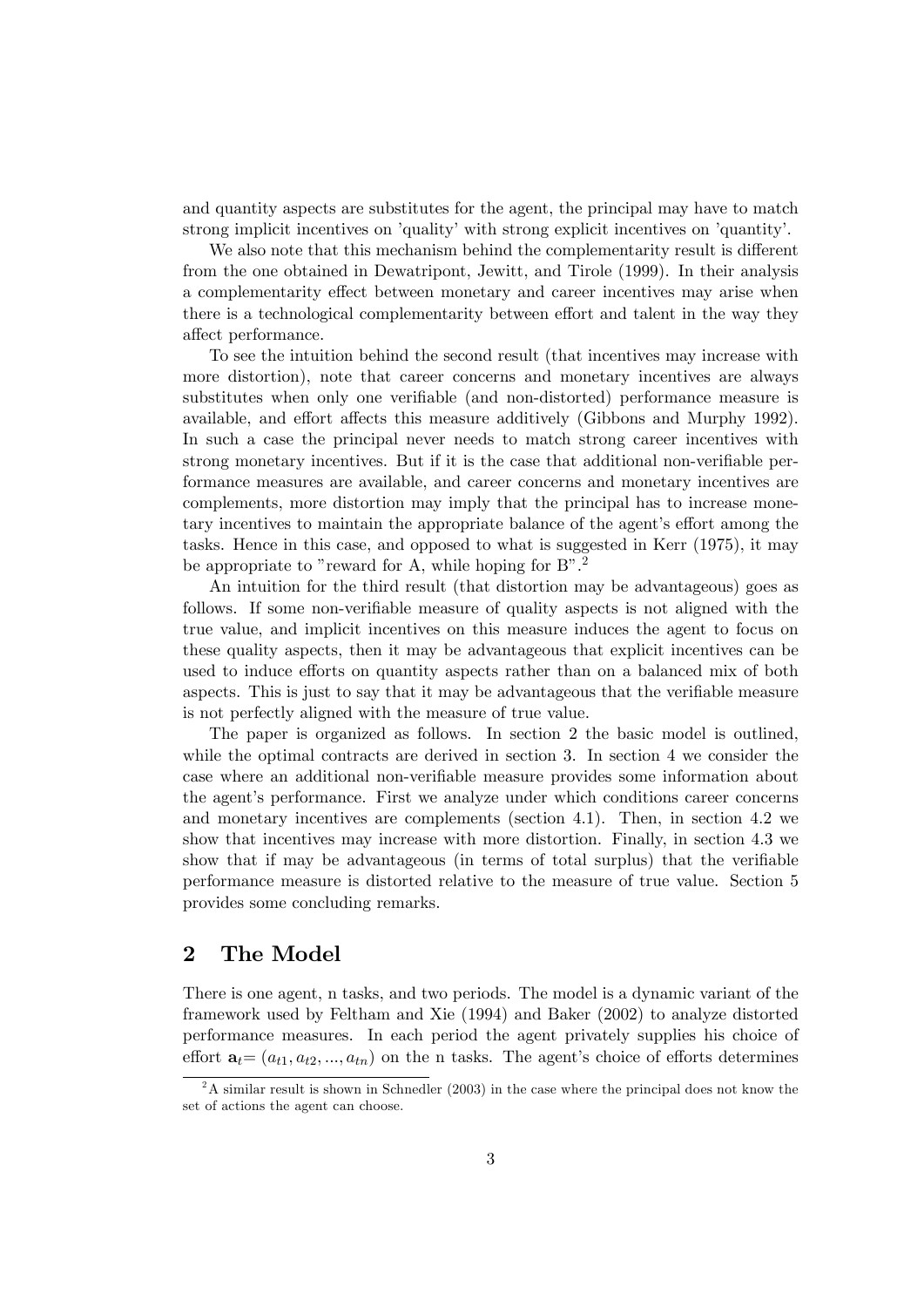the agent's *total* contribution to the principal, denoted by  $y_t$ . That is,  $y_t$  reflects everything the principal cares about, except for wages, in period t: We assume that no contract on  $y$  can be enforced in court because it is prohibitively costly to specify this outcome ex ante in such a way that it can be verified by a third party ex post. We do however assume that all parties–insiders as well as outsiders–observe the y-signal ex post, and favorable realizations of this signal improves the agent's standing on the job market. Hence, some incentives are provided for  $y$  through career concerns.

Let

$$
y_t = h'\eta + \mathbf{fa}_t + \varepsilon_t,
$$

where  $f = \{f_1, f_2, ..., f_n\}$  is an n-dimensional vector of marginal products of the agent's efforts,  $\mathbf{fa}_t = f_1a_{t1} + ... + f_na_{tn}$  denotes the scalar product, and  $\varepsilon_t \sim N(0, \sigma_y^2)$ represents random effects.  $\eta$  is the agent's unknown ability. The ability  $\eta$  is drawn at the beginning of the first period from an independent normal distribution with mean  $m_0$  and variance  $\sigma_{\eta}^2$ . The agent's ability has productivity h' for the principal.

While the agent's total contribution is not verifiable, there is a performance measure  $z$  that is verifiable, so monetary incentives can be provided through this signal. Incentives on this signal serves as a means to increase the agent's total contribution for the principal. Let

$$
z_t = \eta + \mathbf{ga}_t + \zeta_t,
$$

where  $\mathbf{g} = \{g_1, g_2, ..., g_n\}$  is an n-dimensional vector of the marginal products of actions on the verifiable performance measure and  $\zeta_t \sim N(0, \sigma_z^2)$  is the effect of uncontrollable events. Let  $\zeta$  be independent of  $\varepsilon$  and of  $\eta$ . Since z is verifiable all parties observe it. We summarize the information given to the principal by the signals in period t by  $\mathbf{x}_t = (y_t, z_t)$ . Furthermore, we assume that the principal offers the agent linear payments  $w_t = A_t + \alpha_t z_t$ .<sup>3</sup>

The agent which is risk-averse privately chooses actions  $a_{ti}$ ,  $i = 1, ..., n$ . The private cost of effort in monetary units is denoted  $c(\mathbf{a}_t)$ , and is (for simplicity) assumed to be a quadratic expression. For most of the analysis (section 4 is the exception) we assume that effort costs are independent across tasks, and hence given by  $c(\mathbf{a}_t) = \sum_{i=1}^n$  $\frac{a_{ti}^2}{2}.$ 

The agent's utility function is exponential, and there is no discouning:

$$
u = -\exp\{-r\sum_{t=1}^{2} [w_t - c(\mathbf{a}_t)]\},\,
$$

where the coefficient  $r > 0$  measures the agent's risk aversion. With linear compensation, exponential utility, and normal random variables, the agent's certainty equivalent is  $CE = \sum_{t} [\mathbf{E}w_t - c(\mathbf{a}_t)] - \frac{r}{2}$  $\frac{r}{2}var(w_1+w_2)$ , where **E** is the expectation operator.

 $3$ The focus on linear contracts can be justified by appeal to a richer dynamic model in which linear payments are optimal Holmstrom and Milgrom (1987).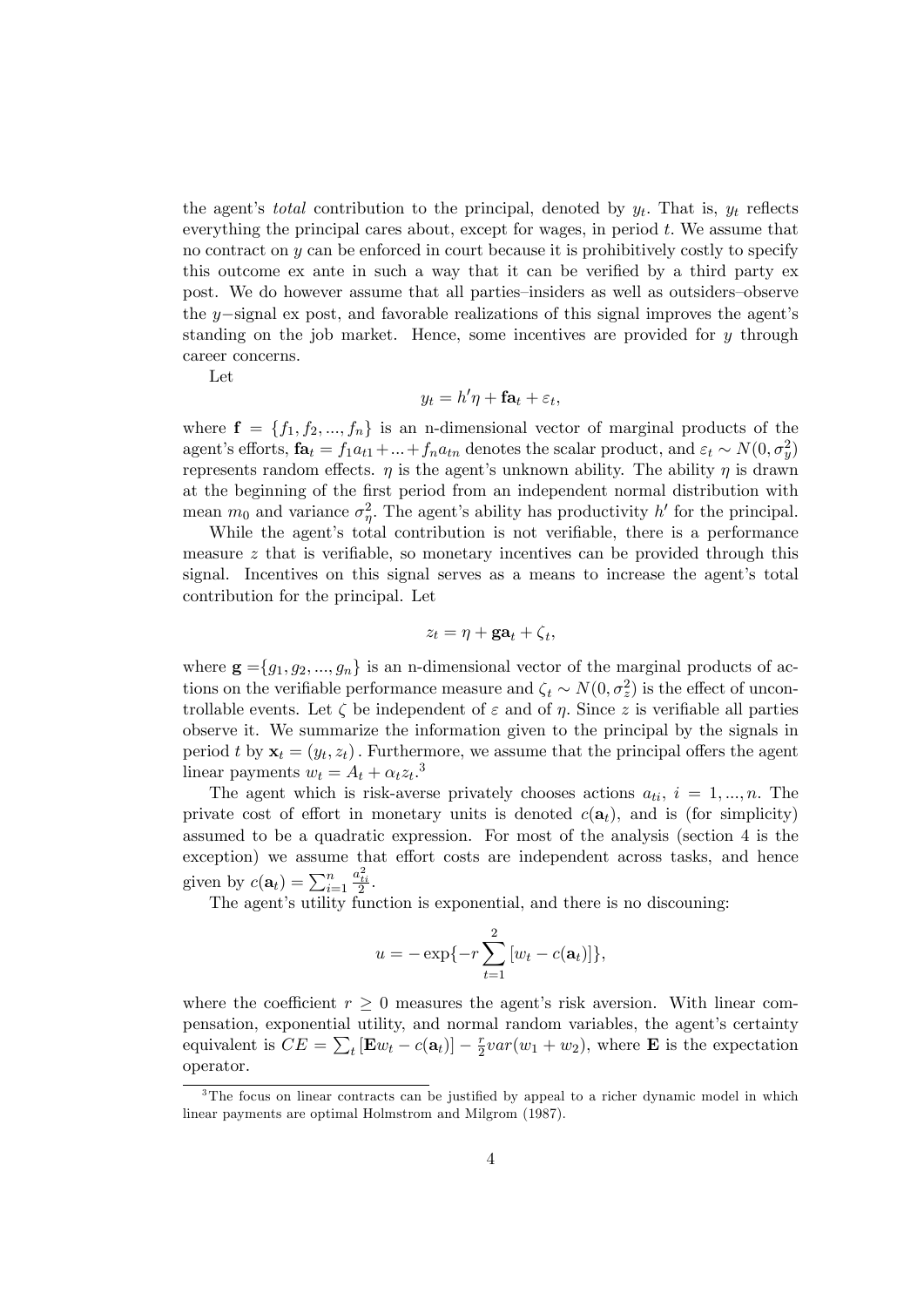The principal is risk neutral, has net benefit in period t given by  $y_t - w_t$ , and can observe neither the actions taken by the agent nor his ability. She only observes the signals  $\mathbf{x}_t = (y_t, z_t)$  and may use it in every period to update her beliefs about the agent's ability.

The parties cannot commit not to renegotiate contracts. The second-period contract will therefore be efficient, given the information available at that time.

## 3 Optimal Contracts

We first characterize the optimal contract in the second, and last period. Note that there are no career incentives in this period, and hence the optimal incentives in period 2 correspond to the optimal bonus in the one-period model.

Second period. The true expected value for the principal is  $\mathbf{E}(y_2 | \mathbf{x}_1) = h' \mathbf{E}(\eta)$  $\mathbf{x}_1$ )+ $\mathbf{fa}_2$ , where the expectation is conditional on the signals  $\mathbf{x}_1 = (y_1, z_1)$  observed in period 1. The expected value of the verifiable measure is  $\mathbf{E}(z_2 | \mathbf{x}_1) = \mathbf{E}(\eta | \mathbf{x}_1) + \mathbf{g}\mathbf{a}_2$ , where  $\mathbf{E}(\eta \mid \mathbf{x}_1)$  reflects the updated belief about the agent's ability, and is given by

$$
\mathbf{E}(\eta \mid \mathbf{x}_1) = \mathbf{E}\eta + \rho_z(z_1 - \mathbf{E}z_1) + \rho_y(y_1 - \mathbf{E}y_1). \tag{1}
$$

The exact expressions for the regression coefficients  $\rho_i = \frac{\partial}{\partial i} \mathbf{E}(\eta | \mathbf{x}_1), i = y, z$  are contained in Appendix A. Here we simply note that  $\rho_i \in [0, 1]$  and depends on the noise terms  $\sigma_i^2$ ,  $i = \eta, y, z$ , as well as the productivity parameter of ability h'. Furthermore we note that the if the  $z$ -signal is more noisy than the y-signal (i.e.  $\sigma_z^2 > \sigma_y^2$ , more weight is put on y relative to z in estimating the agent's ability.

The certainty equivalent for the agent in period 2 is

$$
CE_2 = \mathbf{E}w_2 - c(\mathbf{a}_2) - \frac{r}{2}var(w_2 \mid \mathbf{x}_1) = A_2 + \alpha_2 \mathbf{g} \mathbf{a}_2 - \sum_i \frac{a_{i2}^2}{2} - \frac{r}{2} \alpha_2^2 \sigma_{2c}^2;
$$

where  $\sigma_{2c}^2 := var(z_2 | \mathbf{x}_1) = var(\eta | \mathbf{x}_1) + var(\zeta)$ . (Again we refer to Appendix A for the exact expression of the conditional variance.) The agent chooses effort  $a_2$  to maximize this certainty equivalent, and this yields

$$
\mathbf{a}_2=\alpha_2\mathbf{g}.
$$

Total expected surplus in period 2 is

$$
TCE_2 = \mathbf{E}(y_2 \mid \mathbf{x}_1) - c(\mathbf{a}_2) - \frac{r}{2}\alpha_2^2 \sigma_{2c}^2 = h'\mathbf{E}(\eta \mid \mathbf{x}_1) + \mathbf{f}\mathbf{a}_2 - \sum_i \frac{a_{2i}^2}{2} - \frac{r}{2}\alpha_2^2 \sigma_{2c}^2 \tag{2}
$$

By maximizing this w.r.t.  $\alpha_2$ , and taking into account the agent's response, we obtain the optimal incentive for period 2. It is given by

$$
\alpha_2^* = \frac{\mathbf{fg}}{|\mathbf{g}|^2 + r\sigma_{2c}^2}.\tag{3}
$$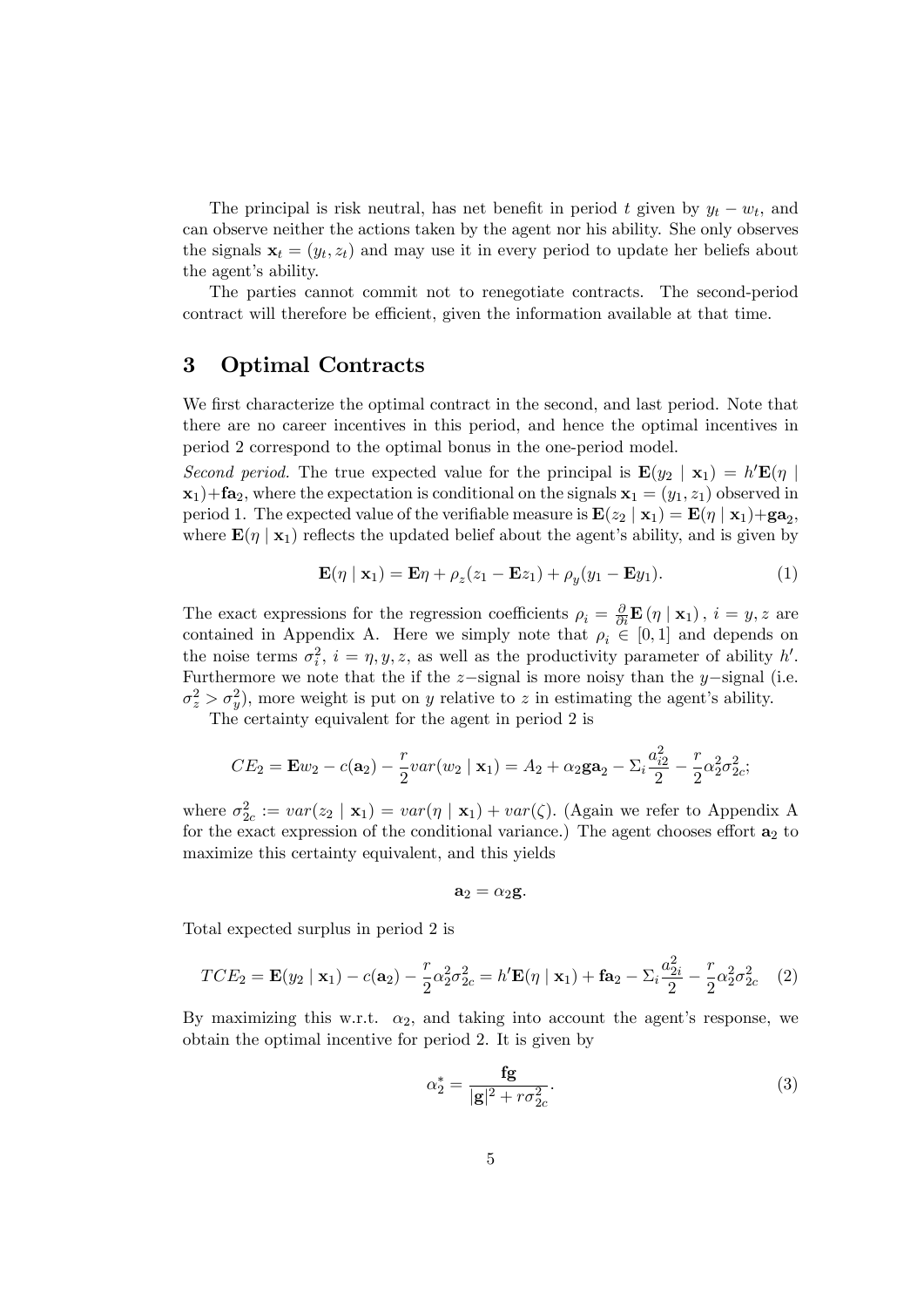In this expression  $\mathbf{fg} = f_1g_1 + f_2g_2 + \dots + f_ng_n$  is the scalar product of the f and **g** vectors, and  $|\mathbf{g}| = \sqrt{\sum_{i=1}^{n} g_i^2}$  is the length of the vector of marginal products on the performance measure. Note that if  $f = g$  (i.e., the performance measure and the principal's valuation of the marginal products are perfectly aligned) then  $\alpha_2^* \, = \, \frac{|{\bf f}|}{|{\bf f}| + r_2}$  $\frac{|I|}{|f|+r\sigma_{2c}^2}$ . In this case the optimal incentive is increasing in the "length" of the vector  $\tilde{f}$ . This follows since the length is a measure of the contribution of the agent's action to the principal's value relative to the contribution of noise in the production function. Furthermore, the optimal incentive is decreasing in the agentís risk aversion (*r*) and in the variance of outcome  $(\sigma_{2c}^2)$ . When  $f \neq g$ , the optimal incentive is reduced, relative to the case where  $f = g$ , since paying on z is less valuable for increasing y. If e.g. **f** and **g** are orthogonal, i.e. **fg** = **0**, then  $\alpha_2^* = 0$ , since the incentives created by paying on  $z$  are useless for increasing  $y$ . Finally we note that if  $fg < 0$ , i.e., g points 'opposite' to f, the optimal bonus is negative, which may not be feasible. We will assume  $fg \geq 0$ .

The sharing of the total surplus  $TCE_2$  will be determined by the parties' bargaining strength (and the terms specified in the initial contract). We assume that the agent has some bargaining power and hence can obtain some share of the surplus. The agentís bargaining strength may for instance be due to outside principals competing for his services in period 2. If the agent can negotiate for himself some share s of the expected surplus  $TCE_2$  (at the start of period 2), then the fixed wage component  $A_2$  will be adjusted to reflect the information  $(\mathbf{x}_1)$  revealed in period 1 about the agent's ability as follows:

$$
A_2 = (h - \alpha_2^*) \mathbf{E}(\eta \mid \mathbf{x}_1) + const
$$

where  $h = sh'$  and the constant represent terms that do not depend on  $x_1$ . The formula follows from the fact that the agent's expected equilibrium payoff in period 2 must equal the share s of that period's total surplus, and hence that  $STCE_2$  =  $A_2 + \alpha_2^* \mathbf{E}(z_2 \mid \mathbf{x}_1) + k$ , where k does not depend on  $\mathbf{x}_1$ . Substituting from the expression for  $TCE_2$  above, we see that the stated formula for  $A_2$  must hold.

The second-period wage contract offered to the agent is thus:

$$
w_2(\mathbf{x}_1) = (h - \alpha_2^*) \mathbf{E}(\eta \mid \mathbf{x}_1) + \alpha_2^* z_2 + const
$$

where the updated expected ability  $\mathbf{E}(\eta | \mathbf{x}_1)$  for the agent is given by (1).

First period. After characterizing the second-period wage contract we turn to period one. First of all we notice that since the second period compensation depends on the first period signals,  $\mathbf{x}_1 = (y_1, z_1)$ , the agent has incentives to exert effort in the first period to increase his market value. The agent thus chooses effort according to

$$
\max_{\mathbf{a}_1} \{ \alpha_1 \mathbf{g} \mathbf{a}_1 - c(\mathbf{a}_1) + (h - \alpha_2^*) \mathbf{E}(\eta \mid \mathbf{x}_1) + const \}
$$
  
\n
$$
\Rightarrow \mathbf{a}_1 = (\alpha_1 + \beta_z) \mathbf{g} + \beta_y \mathbf{f}, \text{ where } \beta_z = (h - \alpha_2^*) \rho_z, \quad \beta_y = (h - \alpha_2^*) \rho_y.
$$

In the last expression  $\beta_i$  is the implicit incentive on signal  $i = y, z$ . We see that this consists of a positive career element  $(h\rho_i)$  and a negative ratchet element  $(\alpha_2^*\rho_i)$ .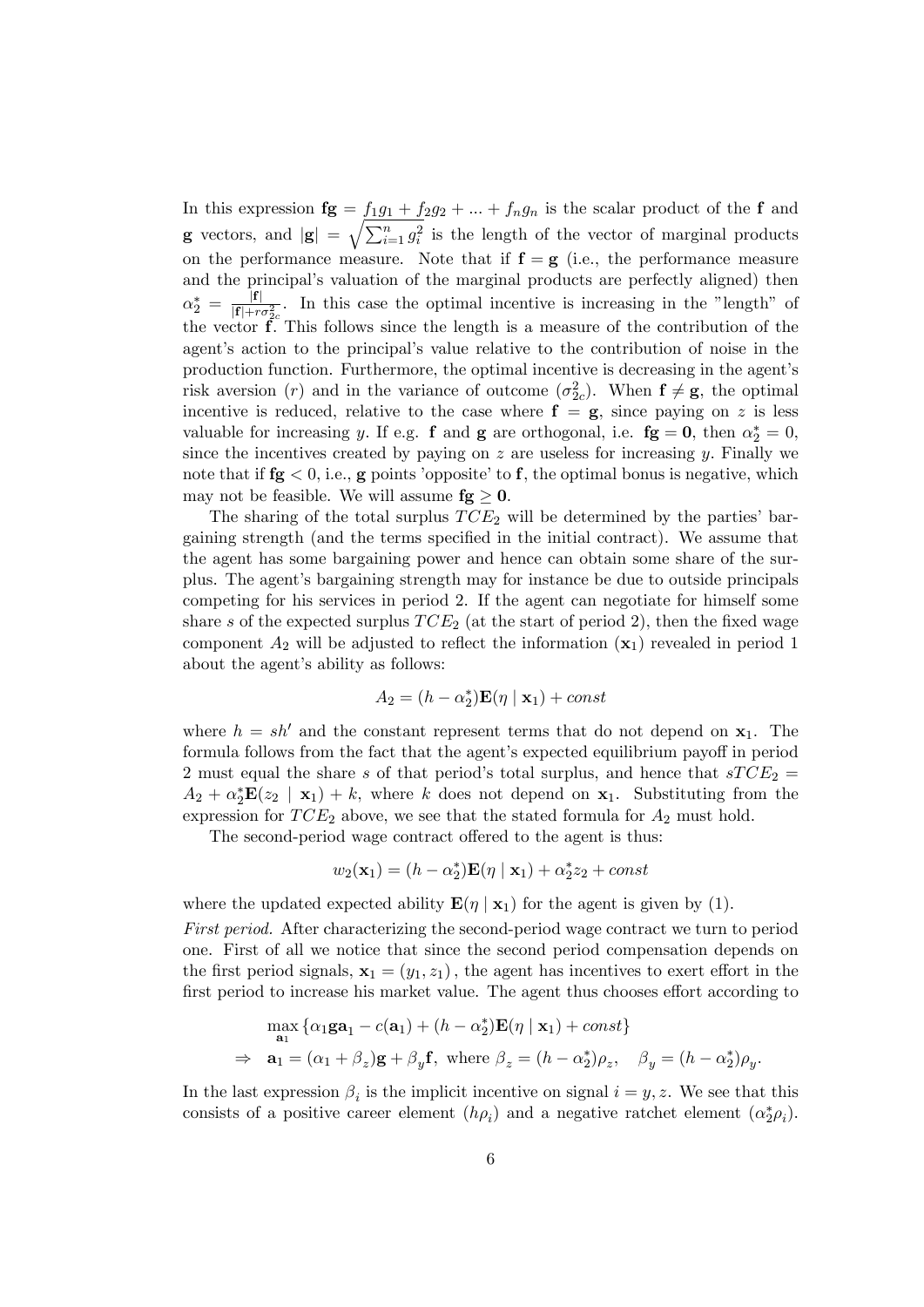The net implicit incentive  $\beta_i$  may be positive or negative, depending on the sign of  $h - \alpha_2^*$ .

To characterize optimal Örst-period incentives consider the total intertemporal surplus, and note that the variance of total wages may be written as

$$
var(w_1 + w_2) = var(\alpha_1 z_1 + \beta_y y_1 + \beta_z z_1 + \alpha_2^* z_2)
$$
  
= 
$$
var((\tilde{\alpha}_1 + \alpha_2^* \rho_z) z_1 + h \rho_y y_1 + \alpha_2^* [z_2 - \rho_y y_1 - \rho_z z_1])
$$

where  $\tilde{\alpha}_1 = \alpha_1 + \beta_z$  is the *effective* incentive on the *z*-variable. The stochastic variables in the two last lines are uncorrelated, and the variance of the latter (in square brackets) is  $\sigma_{2c}^2 = var(z_2 | y_1, z_1)$ . The total intertemporal surplus may therefore be written as  $TCE = TCE_1 + TCE_2^*$ , where  $TCE_2^*$  is the (equilibrium) second-period surplus and  $TCE_1$  is given by

$$
TCE_1 = Ey_1 - c(\mathbf{a}_1) - \frac{r}{2} \left( (\tilde{\alpha}_1 + \alpha_2^* \rho_z)^2 \sigma_{1z}^2 + (h\rho_y)^2 \sigma_{1y}^2 + 2(\tilde{\alpha}_1 + \alpha_2^* \rho_z) h\rho_y \sigma_{1yz} \right) (4)
$$

where  $\sigma_{1z}^2 = var(z_1), \sigma_{1y}^2 = var(y_1)$  and  $\sigma_{1yz} = cov(y_1, z_1)$ .<sup>4</sup>

Maximizing this expression, taking account of the agent's effort choice  $\mathbf{a}_1 = \tilde{\alpha}_1 \mathbf{g} + \beta_y \mathbf{f}$ , we see that the optimal effective incentive in period 1 is given by

$$
\tilde{\alpha}_1^* = \alpha_1^* + \beta_z = \frac{(1 - \beta_y)\mathbf{fg} - r\left[\alpha_2^*\rho_z\sigma_{1z}^2 + h\rho_y\sigma_{1yz}\right]}{|\mathbf{g}|^2 + r\sigma_{1z}^2}.
$$
\n(5)

A number of observations follow directly from this.

- 1. The career element  $(h\rho_z)$  in the z-variable does not appear in the formula for the optimal effective incentive and hence has no real effects. The career element in this variable can be adjusted by monetary incentives and has no implications for effective incentives and for welfare. This parallels the observation in Meyer and Vickers (1997) that career incentives have no welfare effects in a setting where the principal can contract directly on the true value measure (i.e.  $y$  in this model)
- 2. The *ratchet element*  $(\alpha_2^*\rho_z)$  in the *z*-variable does have real effects. The first term in the square bracket accounts for this ratchet element. This term lowers effective incentives. It is costly-in terms of risk costs-to compensate with monetary incentives for the ratchet element, and hence effective incentives are optimally reduced. This is in line with results for settings where one can contract directly on the measure of true value (e.g. Gibbons 1987, Meyer, Olsen, and Torsvik 1996).
- 3. Both the career element and the ratchet element in the  $y$ -variable do have real effects (recall that  $\beta_y = (h - \alpha_2^*) \rho_y$ ). A higher career element in y reduces

<sup>&</sup>lt;sup>4</sup>We have  $\sigma_{1z}^2 = \sigma_z^2 + \sigma_{\eta}^2$ ,  $\sigma_{1y}^2 = \sigma_y^2 + \sigma_{\eta}^2$  and  $\sigma_{1yz} = \sigma_{\eta}^2$  in the given specification.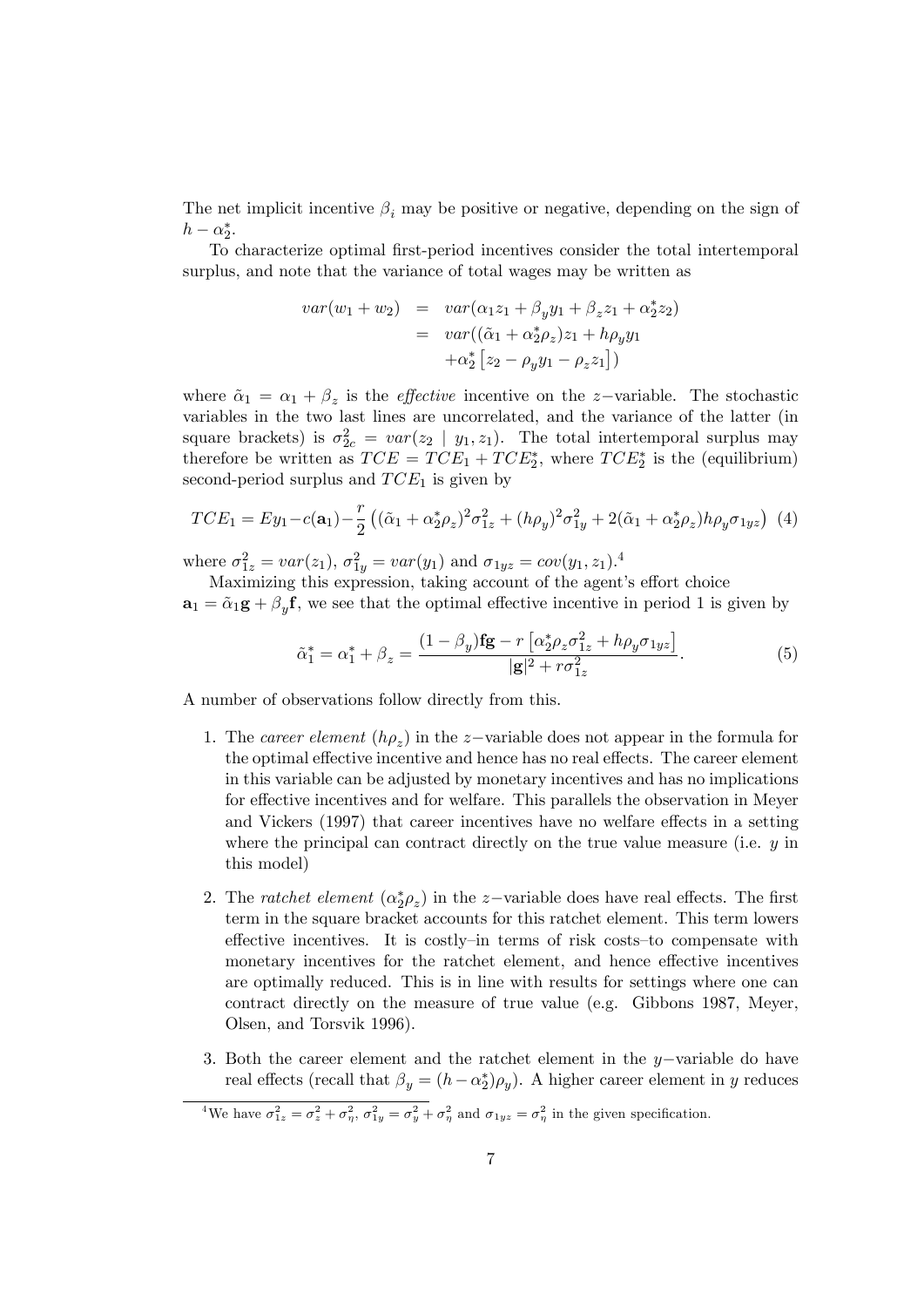effective incentives on z. Career incentives (on y as well as on z) and monetary incentives are thus substitutes. The latter property is in line with findings for the setting where one can contract directly on the measure of true value (Gibbons and Murphy 1992), but the fact that career elements have real effects is at variance with results from that setting (Meyer and Vickers 1997). In the present model the career element in the  $y$ -variable works via two channels. First it increases net incentives  $\beta_y$  on y, and when f and g are to some extent aligned  $(f\mathbf{g} > 0)$ , incentives on z can then be reduced. Second, a strong career element on  $y$  will increase the variance of payments, and thus the risk costs. When the the  $y, z$  variables are (positively) correlated, this variance can be reduced by reducing the explicit incentive on the  $z-$  variable

- 4. A stronger ratchet element in the y-variable will (all else equal) increase optimal effective (and monetary) incentives on  $z$ . The reason is that the stronger ratchet element reduces net incentives  $\beta_y$  on y, and when f and g are to some extent aligned  $(fg > 0)$ , incentives on z should be increased to compensate for the reduced incentives on  $y$ . The fact that stronger ratchet effects may increase monetary incentives is quite opposite to what one finds in settings where contracting on a non-distorted measure is feasible (e.g. Gibbons 1987, Meyer and Vickers 1997).
- 5. Comparing effective incentives over time  $(\tilde{\alpha}_1^*$  and  $\alpha_2^*$ ), we see that these are highest in period 2 when net implicit incentives on y are non-negative  $(\beta_y \geq$ 0). Monetary incentives are then also highest in period 2, since net implicit incentives on z are non-negative as well  $(\beta_z \geq 0)$ .

We summarize these results in the following Proposition.

#### **Proposition 1** For independent efforts we have:

(i) While the career element  $(h\rho_z)$  in the performance measure (z) can be costlessly neutralized by monetary incentives and has thus no effects on total surplus, the ratchet element  $(\alpha_2^*\rho_z)$  in this measure lowers effective incentives and thus does have real effects.

(ii) Both the career element and the ratchet element in the value measure  $(y)$  do have real effects. A higher career element in y reduces effective incentives on  $z$ . Career incentives (on y as well as on  $z$ ) and monetary incentives are thus substitutes.

(iii) A stronger ratchet element in the  $y$ -variable will (all else equal) increase optimal effective (and monetary) incentives on  $z$ .

(iv) Given non-negative net implicit incentives  $(\beta_y, \beta_z \ge 0)$ , then optimal monetary incentives are increasing over time, i.e.,  $\alpha_1^* < \alpha_2^*$ .

Following Baker (2002) we can use the angle  $\theta$  between vectors **f** and **g**, defined by  $\cos \theta = \frac{\text{fg}}{|\text{f}||_6}$  $\frac{fg}{|f||g|}$ , as a measure of how distorted or misaligned the performance measure z is from the measure of true value y. In a static setting  $-$  and here for period 2– one sees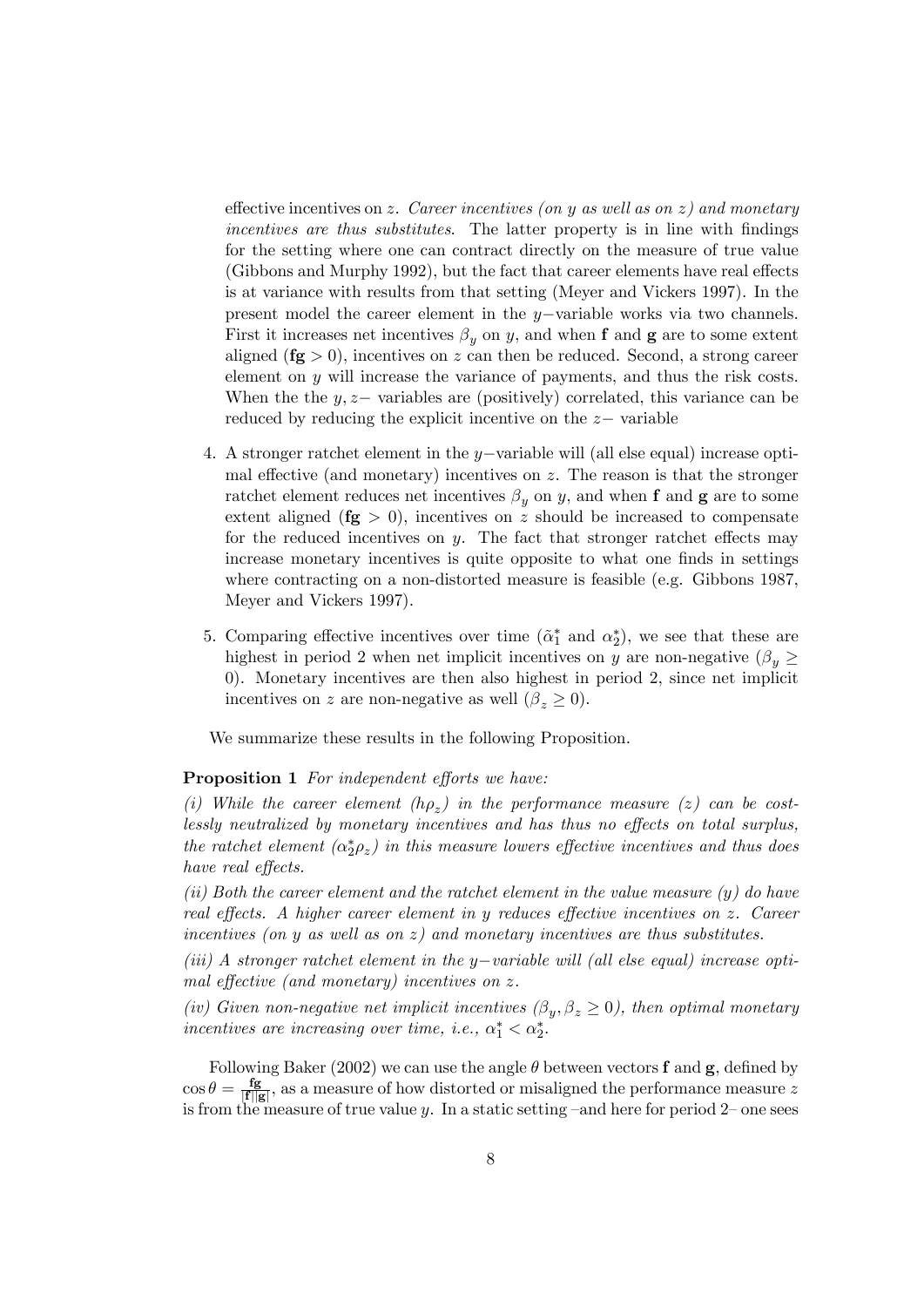that incentives on the performance measure z are stronger the better aligned are the two measures. In a dynamic setting the relationship is more complicated. From the formula (5) for the effective first-period incentive  $\tilde{\alpha}_1^*$ , we see that there are both direct and indirect effects associated with better alignment. First there is a direct positive effect in that **fg** gets larger. (We keep  $|f||g|$  fixed and consider only parameters that yield non-negative incentives, so in particular  $\beta_y < 1$ .) But second, there are indirect effects working via the ratchet elements. This is so because better alignment increases second-period incentives  $(\alpha_2^*)$ , and this in turn strengthens the ratchet elements. There are two ratchet elements; one associated with the  $z-$  measure  $(\alpha_2^*\rho_z)$  and one associated with the y- measure  $(\alpha_2^*\rho_y)$ , which enters through  $\beta_y =$  $(h - \alpha_2^*)\rho_y$ ). The latter increases the first-period optimal effective incentive  $\tilde{\alpha}_1^*$  (by reducing the net implicit incentive  $\beta_y$  on y, which is optimally compensated by a stronger monetary incentive on  $z$ ). But the stronger ratchet element associated with z reduces the effective incentive  $\tilde{\alpha}_1^*$ . Hence we see that better alignment induces opposing effects on the first-period effective incentive.

Although there are opposing effects generated by dynamic implicit incentives, it turns out that better alignment does in fact increase effective incentives also in the first period, at least for all parameters that yield non-negative effective incentives in this model. We verify this in Appendix A. Note that this implies that monetary incentives must also increase (and by even more) since the implicit incentive  $\beta_z$  is reduced.

In Appendix A we also verify the intuitively reasonable result that the equilibrium surplus  $(TCE)$  is also higher the better aligned is the performance measure with the measure of true value. Thus we have:

**Proposition 2** For independent efforts and parameters that yield non-negative effective incentives we have: As the performance measure z gets better aligned with (less distorted from) the measure of value y, (i) optimal effective and monetary incentives in both periods increase, and (ii) the total surplus increases.

These results show that to the extent that design of performance measures is feasible, it is (all else equal) optimal to construct or choose a measure that is least distorted relative to the measure of true value. As we shall see in the next section, this is however generally true only when such performance measures are verifiable.

## 4 Additional Non-Verifiable Measures

It is often the case that in addition to verifiable (and distorted) performance measures, there are other non-verifiable measures that may yield valuable information about the agent's performance. A typical case is one where quantity aspects are verif able but quality aspects are not, yet some information about these quality aspects is observable for the relevant parties. Such information may be hard or impossible to verify in a court, but may be used by principals and peers to asses agents' abilities and performance, and hence induce implicit incentives for agents to exert effort.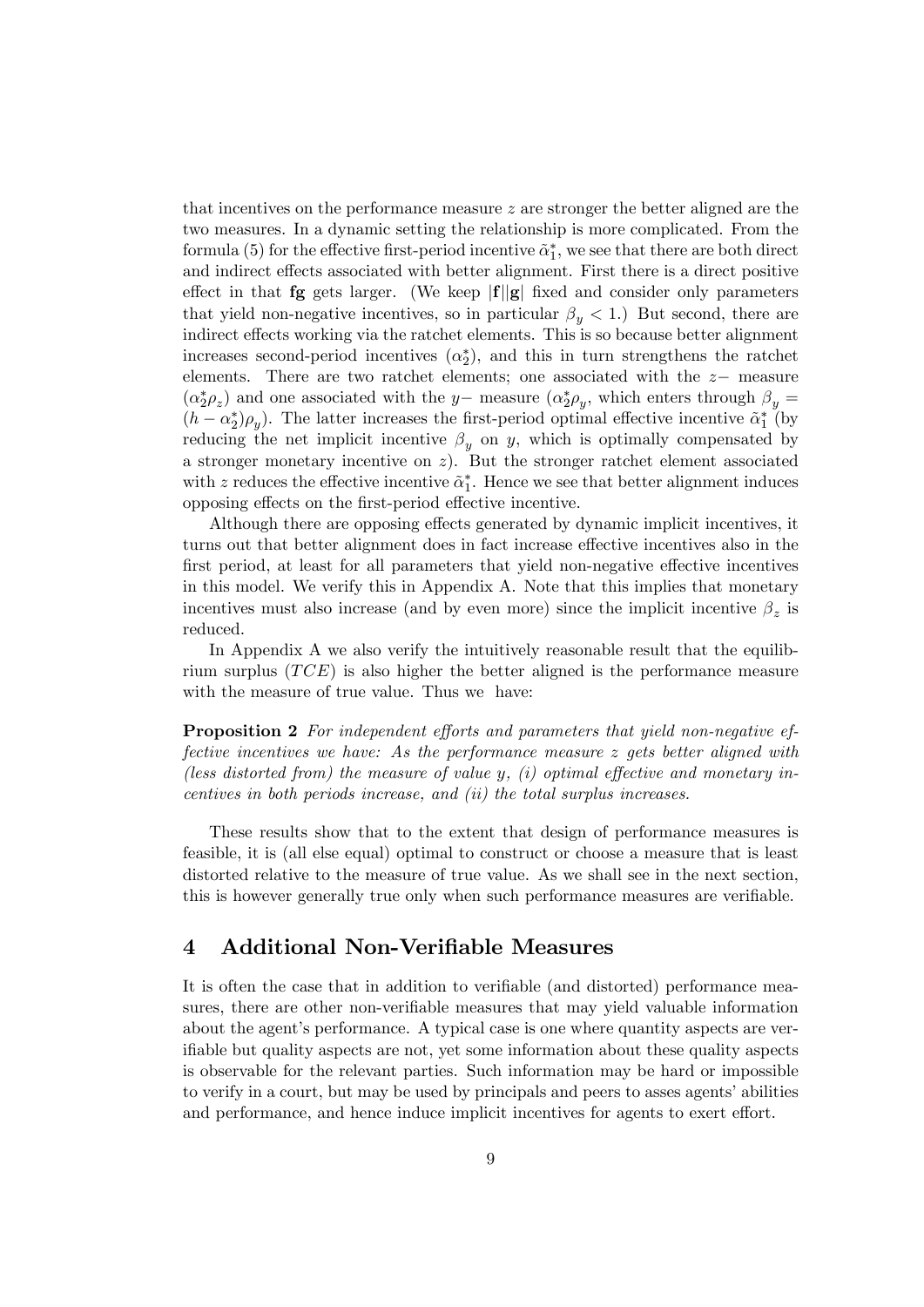We now consider such a setting, and show that some new issues arise. In particular, we point out three new features: (i) that career and monetary incentives may be complements rather than substitutes, (ii) that incentives may increase with more distortion in the (verifiable) performance measure, and (iii) that it may well be advantageous (in terms of total surplus) that the verifiable performance measure  $(z)$  is distorted relative to the measure of true value  $(y)$ . The intuition for (i) is that in a setting where efforts on quality aspects are rewarded by strong implicit career incentives, and where efforts on quality and quantity aspects are substitutes for the agent, the principal may have to match strong implicit incentives on 'quality' with strong explicit incentives on 'quantity'.

To see the intuition behind the second result, note that career concerns and monetary incentives always are substitutes when only one verifiable (but non-distorted) performance measure is available. In such a case the principal never needs to match strong career incentives with strong monetary incentives. The result (ii) follows when more distortion implies that the principal has to increase monetary incentives to maintain the appropriate balance of the agent's effort among the tasks.

An intuition for result (iii) is that if some non-verifiable measure (say  $q$ ) of quality aspects is not aligned with the true value  $(y)$ , and implicit incentives on this measure induces the agent to focus on these quality aspects, then it may be advantageous that explicit incentives can be used to induce efforts on quantity aspects rather than on a balanced mix of both aspects. This is just to say that it may be advantageous that the verifiable measure (z) is not aligned with the measure of true value  $(y)$ .

To model these issues, suppose now there is an additional non-contractible *qual*ity' variable

$$
q_t = \mathbf{ka}_t + \eta + \kappa_t
$$

where k is an n-dimensional vector, and  $\kappa_t$  is a noise term. To simplify the exposition in this section, we henceforth consider risk-neutral agents. On the other hand we allow for non-independence among efforts in the agent's cost function. Effort costs are

$$
c(\mathbf{a}) = \frac{1}{2}\mathbf{a}'C\mathbf{a} = \frac{1}{2}\sum_{i,j} c_{ij}a_i a_j
$$

where  $C$  is a symmetric matrix. (The prime denotes transpose.) We consider the three issues in turn.

#### 4.1 Career and Monetary Incentives as Complements

In the second period the agent chooses effort  $\mathbf{a}_2$  to maximize  $\alpha_2 \mathbf{g} \mathbf{a}_2 - c(\mathbf{a}_2)$ , which implies  $C\mathbf{a}_2 = \alpha_2 \mathbf{g}$  (marginal cost equals marginal income for each effort component). Given this effort choice, the principal chooses the bonus  $\alpha_2$  on  $z_2$  to maximize  $Ey_2 - c(\mathbf{a}_2) = \alpha_2 \mathbf{f}' C^{-1} \mathbf{g} - \alpha_2^2 \frac{1}{2}$  $\frac{1}{2}$ **g**' $C^{-1}$ **g**. The second-period (and static) optimal incentive on z is thus 1g

$$
\alpha_2^* = \frac{\mathbf{f}' C^{-1} \mathbf{g}}{\mathbf{g}' C^{-1} \mathbf{g}} > 0
$$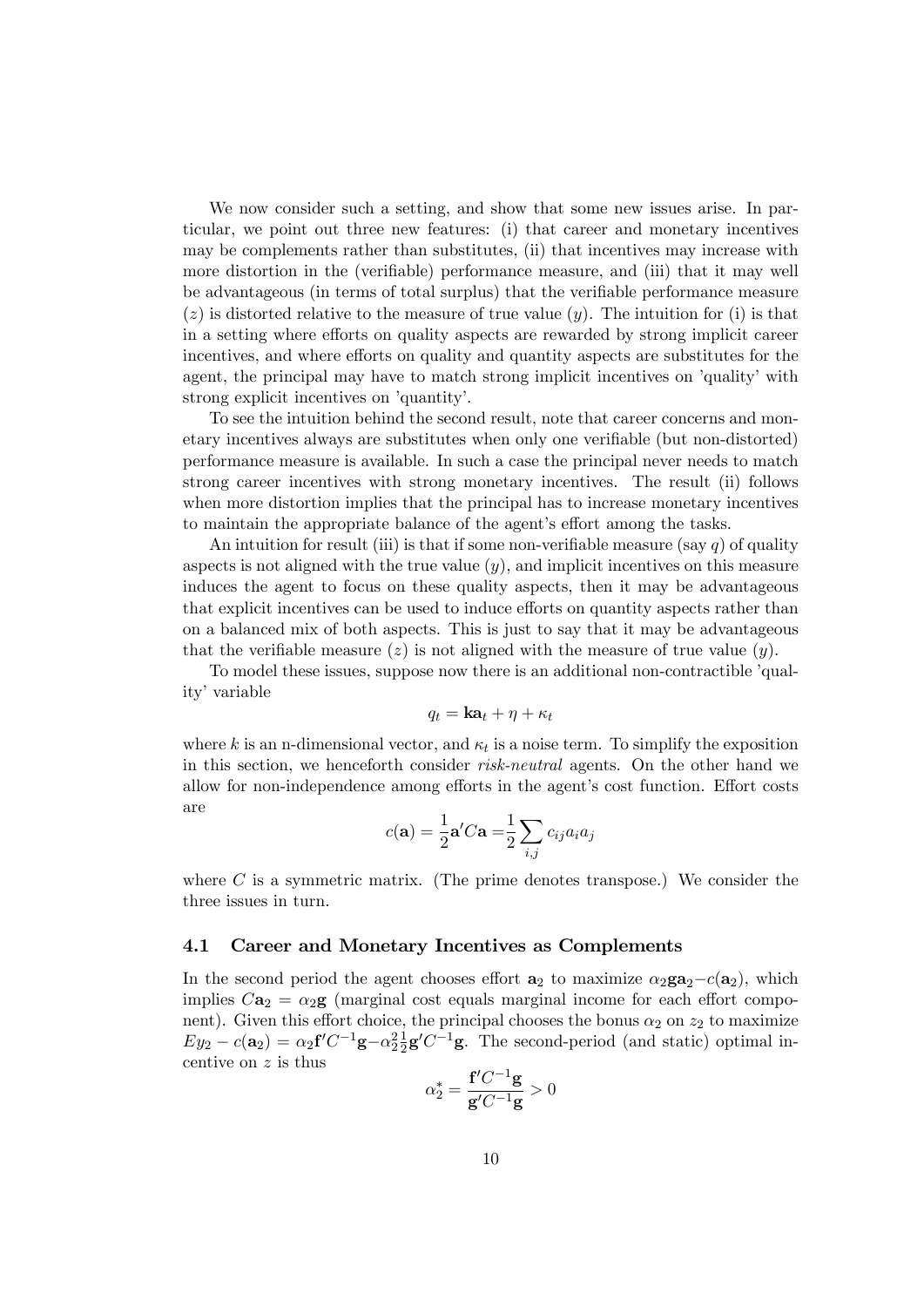We assume that both terms entering the fraction on the right are positive.

In period 1 the agent faces implicit incentives on the three measures  $y, z, q$ . These incentives are given by

$$
\beta_i = (h - \alpha_2^*)\rho_i, \qquad i = y, z, q
$$

where the  $\rho_i$ 's are the regression coefficients for the conditional expectation of ability  $(\eta)$ , given first-period observations  $(y_1, z_1, q_1)$ .<sup>5</sup> The agent optimally chooses efforts such the vector of marginal costs (the cost gradient  $Ca<sub>1</sub>$ ) equals the vector of marginal benefits, i.e.

$$
C\mathbf{a}_1 = \tilde{\alpha}_1 \mathbf{g} + \beta_y \mathbf{f} + \beta_q \mathbf{k}, \qquad \tilde{\alpha}_1 = \alpha_1 + \beta_z \tag{6}
$$

Here  $\alpha_1$  and  $\tilde{\alpha}_1$  denote as before the explicit (monetary) and the effective incentives, respectively, on the verifiable performance measure  $z$ . Maximization of the firstperiod surplus  $h' \eta + \mathbf{fa}_1 - c(\mathbf{a}_1)$  with  $\mathbf{a}_1$  given by (6), yields the optimal first-period effective incentive

$$
\tilde{\alpha}_1^* = \alpha_1^* + \beta_z = (1 - \beta_y) \frac{\mathbf{f}' C^{-1} \mathbf{g}}{\mathbf{g}' C^{-1} \mathbf{g}} - \beta_q \frac{\mathbf{k}' C^{-1} \mathbf{g}}{\mathbf{g}' C^{-1} \mathbf{g}}
$$
(7)

We see that explicit incentives  $\alpha_1^*$  are decreasing in  $\beta_y$  and in  $\beta_z$ , so explicit incentives and the implicit incentives on measures  $z$  and  $y$  are still substitutes.

Whether the implicit incentive  $\beta_q$  on the non-verifiable 'quality' measure q also is a substitute to the explicit incentive  $\alpha_1^*$ , depends on the sign of  $\mathbf{k}' C^{-1} \mathbf{g}$ . The point is now that this expression may well be negative; an illustrative case is given below. In such cases we see that  $\alpha_1^*$  and  $\beta_q$  are complements; a stronger implicit incentive on q implies a stronger optimal explicit incentive on z.

Rewriting the above expression (7) in terms of career and rachet elements we have

$$
\tilde{\alpha}_1^* = \alpha_1^* + (h - \alpha_2^*)\rho_z = (1 - (h - \alpha_2^*)\rho_y) \frac{\mathbf{f}'C^{-1}\mathbf{g}}{\mathbf{g}'C^{-1}\mathbf{g}} - (h - \alpha_2^*)\rho_q \frac{\mathbf{k}'C^{-1}\mathbf{g}}{\mathbf{g}'C^{-1}\mathbf{g}}
$$

We may then ask whether a stronger career element (e.g. larger  $h$ ) may increase effective and explicit incentives. The former is obviously the case if  $-\rho_q \mathbf{k}' C^{-1} \mathbf{g} >$  $\rho_y f'C^{-1}g$ , and the latter holds if  $-\rho_q k'C^{-1}g > \rho_y f'C^{-1}g + \rho_z g'C^{-1}g$ . Any of these inequalities may hold (see below). Thus, *stronger career effects may well increase*  $effective$  as well as explicit incentives; career incentives and explicit incentives may thus be complements.

Example 1. The following 2-dimensional case illustrates these results. Suppose tasks 1 and 2 promote quantity and quality, respectively, and that the true respective marginal values are given by  $(f_1, f_2)$ . Suppose further that the verifiable performance measure z only reflects quantity aspects, and the non-verifiable measure  $q$  only

 $5$ Note that the regression coefficients are different now compared to those outlined in the former sections. In Appendix A we give the exact formulas.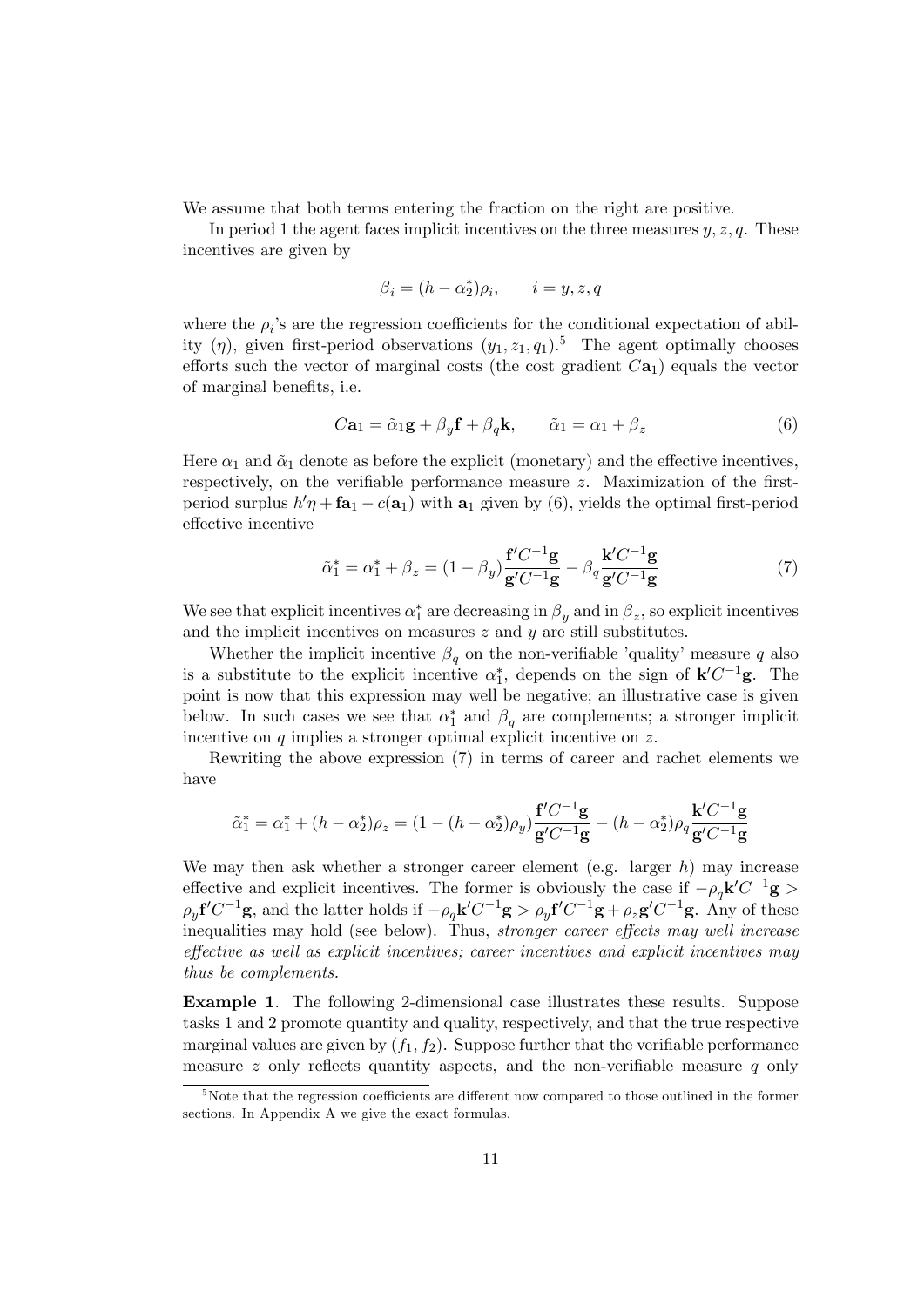reflects quality aspects. Suppose also that efforts on the two tasks are substitutes for the agent. The relevant parameters then have the following form

$$
\mathbf{f}' = (f_1, f_2), \quad \mathbf{g}' = (g_1, 0), \quad \mathbf{k}' = (0, k_2), \quad C = \begin{bmatrix} 1 & \gamma \\ \gamma & 1 \end{bmatrix}, \quad 0 < \gamma < 1
$$

Here we find

$$
\mathbf{f}'C^{-1}\mathbf{g} = \frac{(f_1 - f_2\gamma) g_1}{1 - \gamma^2}, \qquad \mathbf{k}'C^{-1}\mathbf{g} = \frac{-k_2\gamma g_1}{1 - \gamma^2}
$$

The optimal first- and second-period bonuses are

$$
\alpha_2^* = \frac{\mathbf{f}'C^{-1}\mathbf{g}}{\mathbf{g}'C^{-1}\mathbf{g}} = \frac{(f_1 - f_2\gamma)g_1}{g_1^2} = \frac{f_1 - f_2\gamma}{g_1}
$$
  
\n
$$
\tilde{\alpha}_1^* = \alpha_1^* + (h - \alpha_2^*)\rho_z = (1 - (h - \alpha_2^*)\rho_y)\frac{(f_1 - f_2\gamma)}{(1 - \gamma^2)g_1} + (h - \alpha_2^*)\rho_q\frac{k_2\gamma}{(1 - \gamma^2)g_1}
$$

Here we see that the effective incentive  $\tilde{\alpha}_1^*$  is increasing in the career incentive parameter h if  $\rho_q k_2 \gamma > \rho_y (f_1 - f_2 \gamma)$ . The monetary incentive  $\alpha_1^*$  will be increasing in this parameter if  $\rho_q k_2 \gamma > \rho_y (f_1 - f_2 \gamma) + \rho_z$ . There are obviously parameter combinations (say  $f_1 - f_2 \gamma$  small,  $k_2$  large and  $g_1$  small) that satisfy these inequalities.

The analysis in this section is summed up in the following Proposition.

**Proposition 3** When efforts are substitutes and there is an additional non-verifiable performance measure  $(q)$  we have: stronger career effects may well increase effective as well as explicit incentives; career incentives and explicit incentives may thus be complements.

In particular, under risk neutrality career incentives and explicit incentives are complements when  $-\rho_q \mathbf{k}' C^{-1} \mathbf{g} > \rho_y \mathbf{f}' C^{-1} \mathbf{g} + \rho_z \mathbf{g}' C^{-1} \mathbf{g}$ .

#### 4.2 Distortion and Incentives

We now consider the relationship between distortion and incentive strength in the extended model. We want to make the point that in this setting it may well be the case that first-period incentives become stronger when the performance measure becomes more distorted. While it is still the case that second-period (and static) incentives are maximal when the performance measure is non-distorted (i.e. when  $g = f$ , first-period incentives may well be much lower for the non-distorted compared to a distorted measure.

To see this consider the optimal first-period incentives as given by  $(7)$ . Let superscript P refer to the case of a 'perfect' (non-distorted) measure  $(g = f)$ , and note that the second-period optimal incentive in this case is  $\alpha_2^*^P = 1$ . Comparing incentives for this non-distorted measure to some other measure  $(g \neq f)$  we have

$$
\tilde{\alpha}_1^{*P} = \alpha_1^{*P} + \beta_z^P = (1 - \beta_y^P)1 - \beta_q^P \frac{\mathbf{k}' C^{-1} \mathbf{f}}{\mathbf{f}' C^{-1} \mathbf{f}}
$$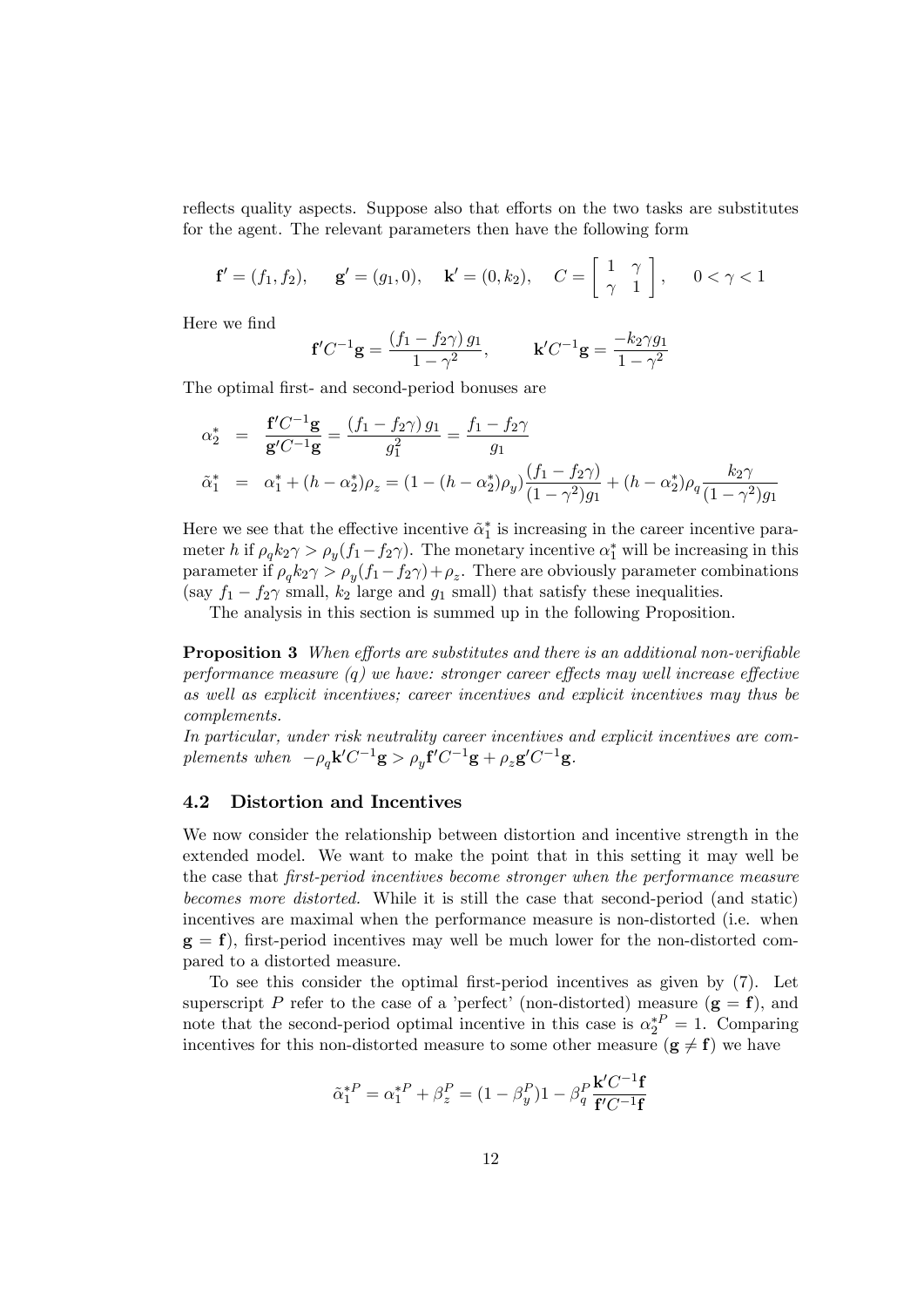$$
\tilde{\alpha}_1^*=\alpha_1^*+\beta_z=(1-\beta_y)\alpha_2^*-\beta_q\frac{\mathbf{k}'C^{-1}\mathbf{g}}{\mathbf{g}'C^{-1}\mathbf{g}}
$$

and  $\beta_i^P = (h-1)\rho_i$ ,  $\beta_i = (h-\alpha_2^*)\rho_i$ . Comparing these two we see that, although  $\alpha_2^*$  < 1 and hence a lower net implicit incentive on  $y \ (\beta_y \ < \ \beta_y^P)$  tend to make the effective first-period incentive lower in the distorted case, the term associated with implicit incentives on the non-verifiable measure  $q$  may compensate for that. In particular, we may have  $\mathbf{k}' C^{-1} \mathbf{f} > 0$  and  $\mathbf{k}' C^{-1} \mathbf{g} < 0$ . In such cases one can easily verify that effective and monetary incentives may be higher for the distorted measure than for the non-distorted one. We illustrate this with an example.

Example 2. Consider the example in the previous section. Mainly to simplify notation we specialize and consider some numerical values. Let

$$
\mathbf{f}' = (1, 1), \quad \mathbf{g}' = (2, 0), \quad \mathbf{k}' = (0, k_2), \quad \gamma = \frac{1}{2}
$$
  
Then we find  $\frac{\mathbf{k}' C^{-1} \mathbf{f}}{\mathbf{f}' C^{-1} \mathbf{f}} = \frac{f_1 k_2}{2} = \frac{k_2}{2}, \frac{\mathbf{k}' C^{-1} \mathbf{g}}{\mathbf{g}' C^{-1} \mathbf{g}} = -\frac{k_2 \gamma}{g_1} = -\frac{k_2}{4}, \quad \alpha_2^* = \frac{f_1(1-\gamma)}{g_1} = \frac{1}{4},$  and  
hence  

$$
\tilde{\alpha}_1^{*P} = \alpha_1^{*P} + \beta_z^P = (1 - \beta_y^P) - \beta_q^P \frac{k_2}{2}
$$

$$
\tilde{\alpha}_1^* = \alpha_1^* + \beta_z = (1 - \beta_y) \frac{1}{4} + \beta_q \frac{k_2}{4}
$$

with  $\beta_i^P = (h-1)\rho_i, \ \beta_i = (h - \frac{1}{4})$  $\frac{1}{4}$ ) $\rho_i$ . There is clearly a range of values for the remaining parameters that yields higher incentives for the distorted measure  $(\tilde{\alpha}_1^*$  $\tilde{\alpha}_1^{*P}$  and  $\alpha_1^* > \alpha_1^{*P}$ ).

**Proposition 4** When efforts are substitutes and there is an additional non-verifiable measure  $(q)$  we have: While second-period (and static) incentives are maximal when the verifiable performance measure (z) is non-distorted (i.e. when  $g = f$ ), firstperiod incentives may well be much lower for a non-distorted compared to a distorted measure

#### 4.3 Non-Distorted Performance Measure Is Not Optimal

In this section we consider the relationship between distortion and total surplus. We consider variations in the performance measure  $(z)$ , and in particular variations in its degree of distortion from the true value, as measured by the angle  $\theta$  between vectors g and f. To simplify we consider risk neutral agents. In a static case it will be optimal to have a verifiable performance measure  $(z)$  that is completely aligned with (non-distorted from) the true value  $(y)$ , i.e. such that  $\theta = 0$ , or equivalently  $g = \gamma f$ ,  $\gamma > 0$ . The first-best can then be achieved under risk neutrality (by setting  $\alpha = \gamma^{-1}$ ).

For the dynamic case we want to point out that, unless the non-verifiable 'quality measure' q is completely aligned with the true value  $y$ , it will not be optimal to have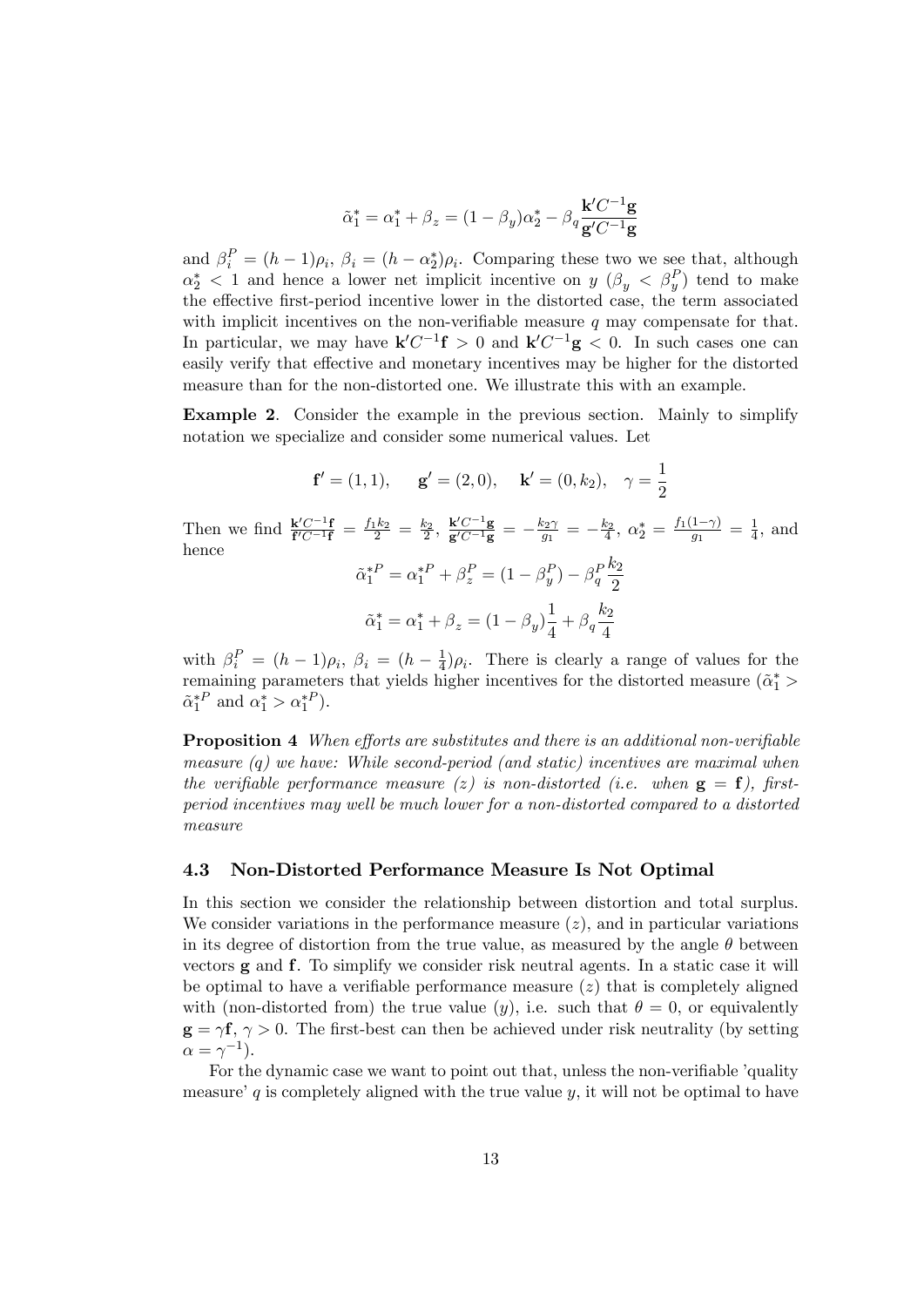g completely aligned with f. Thus, in the presence of dynamic implicit incentives it will in most cases not be optimal to have a 'perfect' verifiable performance measure.

The intuition is fairly simple; when there are (say) career incentives on  $q$ , the agent's attention is drawn in the direction defined by vector k. Ideally the agent's efforts should be aligned with  $f$ . When  $k$  and  $f$  are not aligned, monetary incentives on  $g$  should ideally draw the agent's attention towards  $f$ , and this will generally not be least costly to do when g is perfectly aligned with f.

For notational simplicity consider independent efforts  $(c(\mathbf{a}) = \frac{1}{2}\mathbf{a}'\mathbf{a})$ . For given performance measures the optimal surplus can be written  $as^6$ 

$$
TCE^* = TCE_1^* + TCE_2^*
$$
  
= 
$$
\max_{\tilde{\alpha}_1} [f' \mathbf{a}_1(\tilde{\alpha}_1) - c(\mathbf{a}_1(\tilde{\alpha}_1))] + \max_{\alpha_2} [f' \mathbf{a}_2(\alpha_2) - c(\mathbf{a}_2(\alpha_2))]
$$

where

$$
\mathbf{a}_2(\alpha_2) = \alpha_2 \mathbf{g}, \qquad \mathbf{a}_1(\tilde{\alpha}_1) = \tilde{\alpha}_1 \mathbf{g} + \beta_y \mathbf{f} + \beta_q \mathbf{k}
$$

Consider a marginal variation in the component  $g_i$ ; this yields

$$
\frac{\partial TCE^*}{\partial g_i} = (f_i - a_{1i})\tilde{\alpha}_1^* + (f_i - a_{2i})\alpha_2^*
$$
  
= 
$$
((1 - \beta_y)f_i - \tilde{\alpha}_1^*g_i - \beta_q k_i)\tilde{\alpha}_1^* + (f_i - \alpha_2^*g_i)\alpha_2^*
$$

We see that for  $g = \gamma f$  (perfect alignment) the second term in the above expression vanishes, but the first term does not, and hence such perfect alignment will not be optimal.

In fact, the formula shows that some linear combination, say  $g = f + \lambda k$ , will be optimal. In practice it will hardly be possible to fine-tune performance measures to find the optimal balance, so to characterize the optimum may not be so interesting. The point we want to make is that some 'distorted' performance measure may in these cases well be better than a non-distorted one.

**Proposition 5** When there is a distorted non-verifiable performance measure  $(q)$ that generates implicit incentives, it is not optimal that the verifiable performance measure  $(z)$  is non-distorted.

## 5 Conclusion

A general problem for designing incentive schemes is that available performance measures seldom capture precisely agents' true contributions to principals' objectives. In this paper we have analyzed to what extent implicit dynamic incentives such as career concerns and ratchet effects may alleviate or aggravate these problems.

First we considered the case where the principal provides incentives on a verifiable, but distorted, performance measure, and in addition some information about

<sup>&</sup>lt;sup>6</sup>For notational simplicity we drop the term  $h'\eta$ .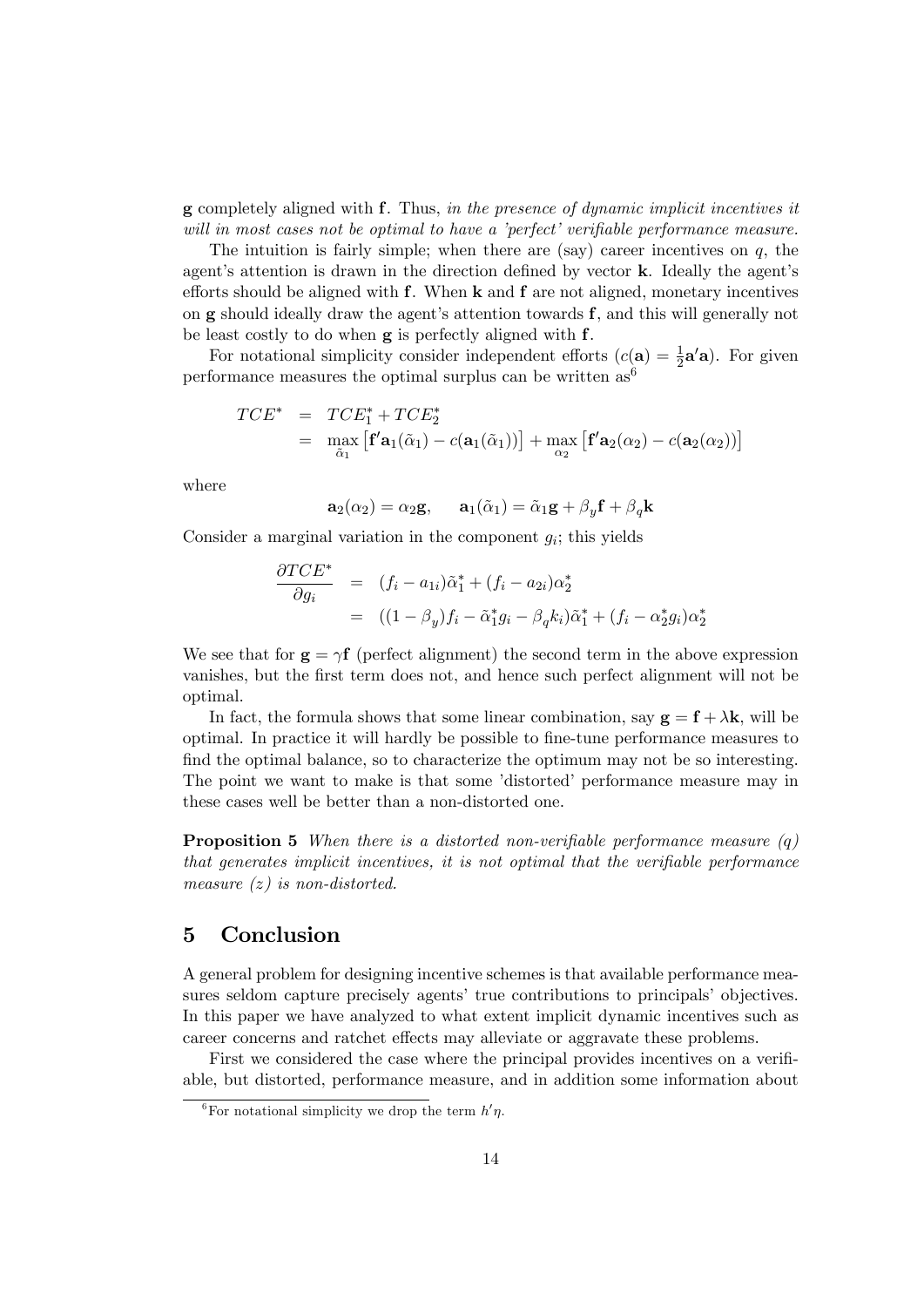the agent's performance is provided to the principal (and the market) through a non-distorted but non-verifiable measure of true value. In this case implicit incentives are related both to the distorted and the undistorted performance measures (and hence the degree of misalignments between them).

The analysis demonstrated that implicit dynamic incentives have important real effects in such settings, and that these effects are in several respects different from the corresponding effects in settings where a non-distorted performance measure is available. In particular, we found that both career and ratchet elements have real effects; neither can costlessly be neutralized by monetary incentives, and that stronger ratchet effects may increase optimal monetary incentives. The findings that career elements may have real effects and that stronger ratchet effects may increase monetary incentives are quite opposite to what one finds in settings where contracting on a non-distorted measure is feasible (e.g. Gibbons 1987; Meyer and Vickers 1997).

The second model we present captures the fact that in addition to a verifiable (and distorted) performance measure, there are often other non-verifiable measures that may yield valuable information about the agent's performance. A typical case is one where quantity aspects are verifiable but quality aspects are not, yet some information about these quality aspects is observable for the relevant parties. In this setting we show that some new issues arise. Most notably, we show that career and monetary incentives may be complements rather than substitutes, and that explicit incentives may increase with more distortion in the (verifiable) performance measure. The latter effect occurs when more distortion induces the principal to increase monetary incentives in order to maintain an appropriate balance of the agent's effort among tasks. Hence in this case, and opposed to what is suggested in Kerr  $(1975)$ , it may be appropriate to "reward for A, while hoping for B".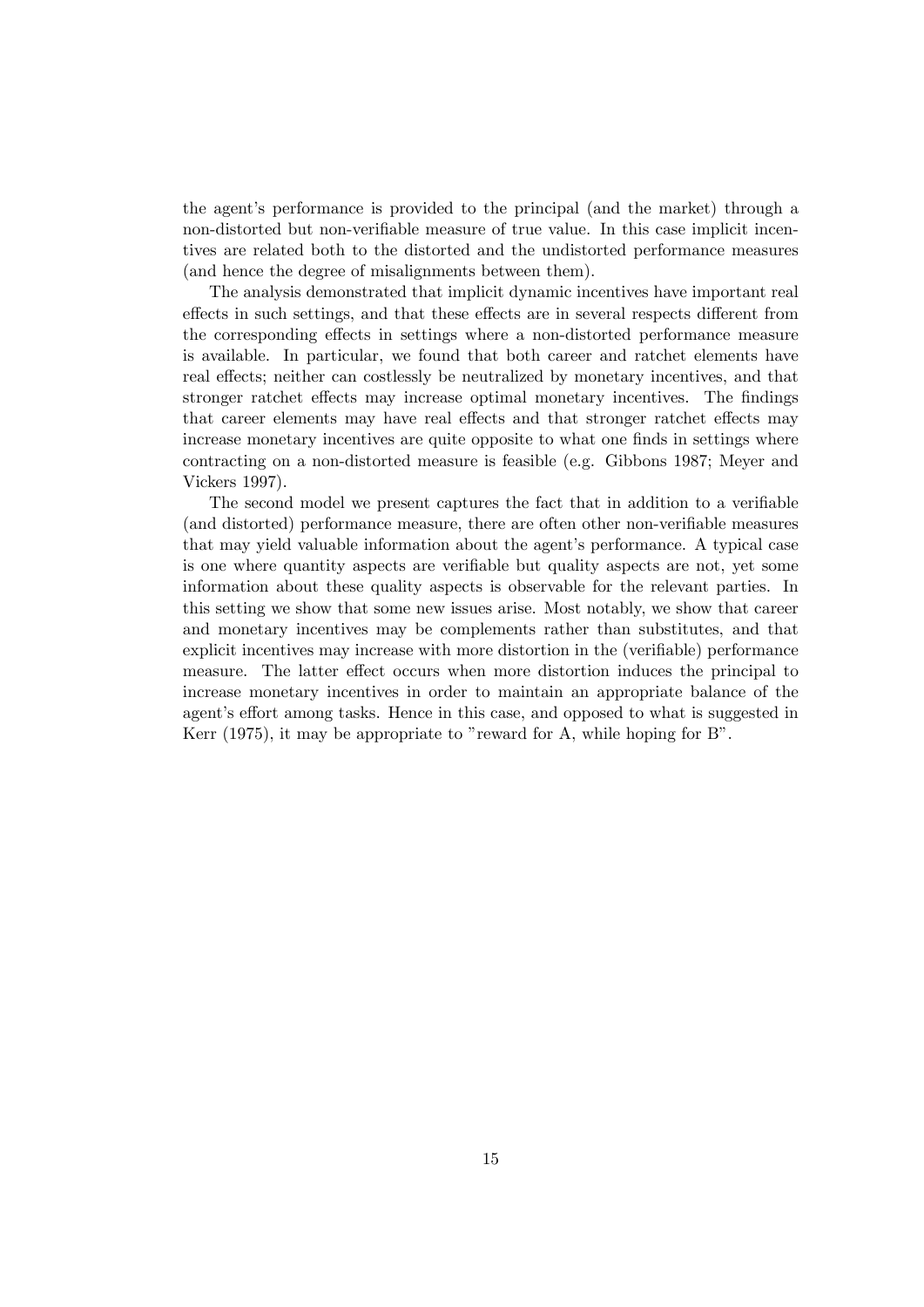## References

- Baker, G. (1992). Incentives contracts and performance measurement. Journal of Political Economy  $100(3)$ , 598-614.
- Baker, G. (2002). Distortion and risk in optimal incentive contracts. Journal of Human Resources  $37(3)$ , 728–751.
- DeGroot, M. H. (1970). Optimal Statistical Decisions. New York: McGraw-Hill.
- Dewatripont, M., I. Jewitt, and J. Tirole (1999). The economics of career concerns, Part II: Application to missons and accountability of goverment agencies. Review of Economic Studies  $66, 199-217$ .
- Fama, E. F. (1980). Agency problems and the theory of the firm. Journal of Political Economy  $88$ ,  $288-307$ .
- Feltham, G. and J. Xie (1994). Performance measure congruity and diversity in multitask/agent relations. The Accountion Review 69.
- Gibbons, R. (1987). Piece-rate incentives schemes. Journal of Labor Economics 5,  $413 - 29.$
- Gibbons, R. and K. J. Murphy (1992). Optimal incentives in the presence of career concerns: Theory and evidence. Journal of Political Economy 100, 468–505.
- Holmstrom, B. (1982). Managerial incentive schemes–a dynamic perspective. In Essays in economics and management in honour of Lars Wahlbeck. Svenska Handelshogskolan, Helsinki.
- Holmstrom, B. and P. Milgrom (1987). Aggregation and linearity in the provision of intertemporal incentives. *Econometrica* 55, 303–328.
- Holmstrom, B. and P. Milgrom (1991). Multitask principal-agent analyses: Incentive contracts, asset ownership, and job design. Journal of Law, Economics and Organization  $\gamma$ , 24-52.
- Kerr, S. (1975). On the folly of rewarding for A while hoping for B. Academy of Management Journal  $18(4)$ , 769–783.
- Meyer, M. A., T. E. Olsen, and G. Torsvik (1996). Limited intertemporal commitment and job design. Journal of Economic Behavior and Organization 31, 401-417.
- Meyer, M. A. and J. Vickers (1997). Performance comparisons and dynamic incentives. Journal of Political Economy  $105$ ,  $547-581$ .
- Schnedler, W. (2003). On the prudence of rewarding A, while hoping for B: Performance measures and effort allocation between tasks. Discussion Paper Bgse-7, Bonn University.
- Weitzman, M. (1976). The ratchet principle and performance incentives. Bell Journal Of Economics 11, 302-308.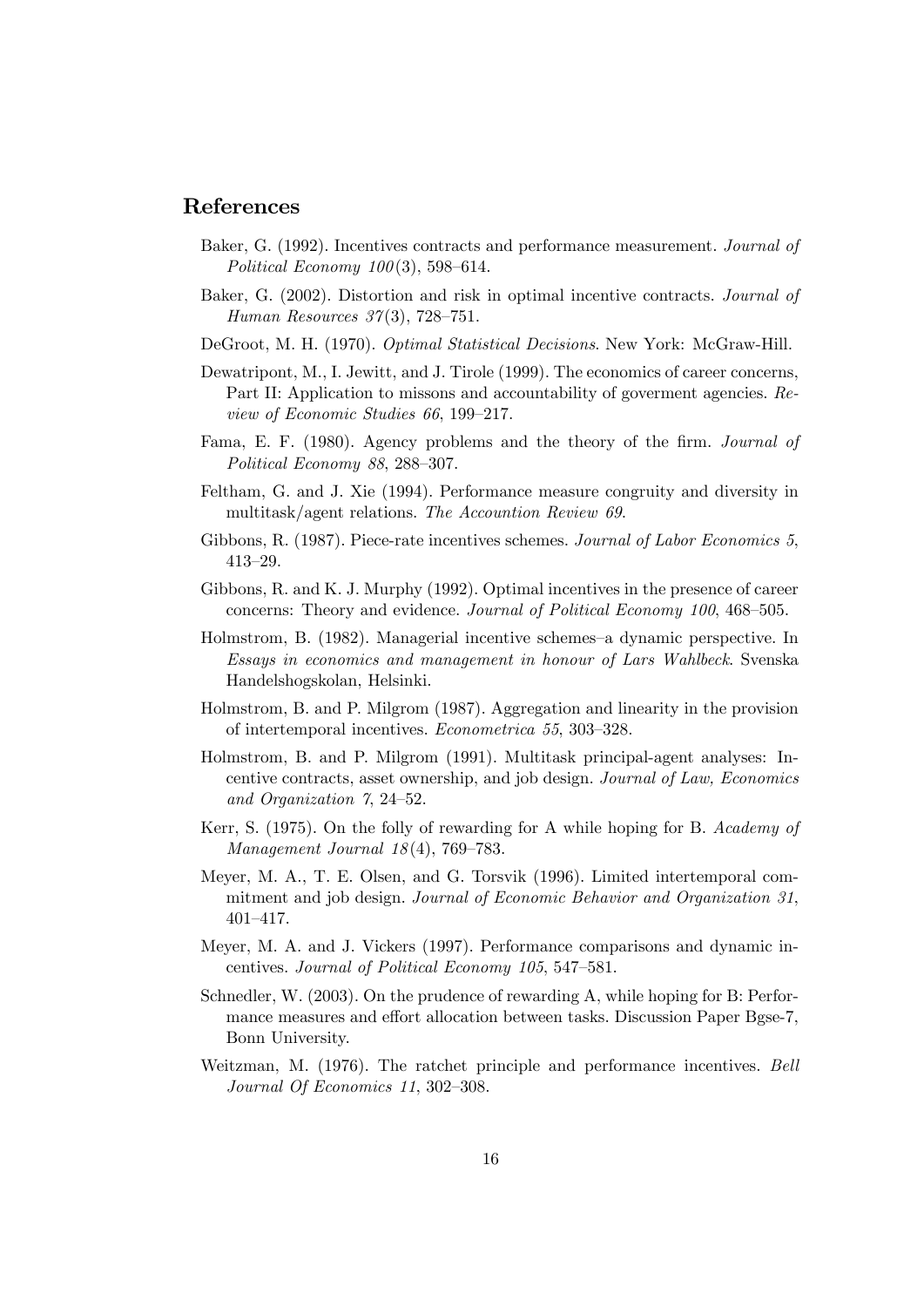# Appendices

## A Technicalities

In this appendix we provide more details regarding some of the calculations in this paper.

### A.1 Regression Coefficients

We first consider the case outlined in section 2 and 3. In this case the information signals are

$$
y_t = h'\eta + \mathbf{fa}_t + \varepsilon_t
$$
  

$$
z_t = \eta + \mathbf{ga}_t + \zeta_t.
$$

We seek  $\mathbf{E}(z_2 | z_1, y_1)$  and  $\mathbf{E}(\eta | z_1, y_1)$ . The covariance matrixes  $(z_2, z_1, y_1)$  and  $(\eta, z_1, y_1)$  are

$$
\left[ \begin{array}{ccc} \sigma_\eta^2 & \sigma_\eta^2 & h'\sigma_\eta^2 \\ \sigma_\eta^2 & \sigma_\eta^2+\sigma_z^2 & h'\sigma_\eta^2 \\ h'\sigma_\eta^2 & h'\sigma_\eta^2 & (h')^2\sigma_\eta^2+\sigma_y^2 \end{array} \right],
$$
\n
$$
\left[ \begin{array}{ccc} \sigma_\eta^2+\sigma_z^2 & \sigma_\eta^2 & h'\sigma_\eta^2 \\ \sigma_\eta^2 & \sigma_\eta^2+\sigma_z^2 & h'\sigma_\eta^2 \\ h'\sigma_\eta^2 & h'\sigma_\eta^2 & (h')^2\sigma_\eta^2+\sigma_y^2 \end{array} \right].
$$

By inverting and applying well-known formulas (e.g. DeGroot 1970) we obtain:

$$
\sigma_{2c}^2 = Var(z_2 | z_1, y_1) = \frac{\sigma_{\eta}^2 \sigma_y^2 \sigma_z^2}{\sigma_{\eta}^2 \sigma_y^2 + \sigma_z^2 h'^2 \sigma_{\eta}^2 + \sigma_z^2 \sigma_y^2} + \sigma_z^2
$$

$$
\rho_z = \frac{\partial}{\partial z} \mathbf{E}(\eta | \mathbf{x}_1) = \begin{bmatrix} \sigma_{\eta}^2 \\ \sigma_{\eta}^2 \sigma_y^2 + \sigma_z^2 h'^2 \sigma_{\eta}^2 + \sigma_z^2 \sigma_y^2 \end{bmatrix} \sigma_y^2
$$

$$
\rho_y = \frac{\partial}{\partial y} \mathbf{E}(\eta | \mathbf{x}_1) = \begin{bmatrix} \frac{h' \sigma_{\eta}^2}{\sigma_{\eta}^2 \sigma_y^2 + \sigma_z^2 h'^2 \sigma_{\eta}^2 + \sigma_z^2 \sigma_y^2} \end{bmatrix} \sigma_z^2.
$$

Consider the case outlined in Section 4. In this case the information signals are

$$
y_t = h'\eta + \mathbf{fa}_t + \varepsilon_t
$$
  

$$
z_t = \eta + \mathbf{ga}_t + \zeta_t
$$
  

$$
q_t = \eta + \mathbf{ka}_t + \kappa_t.
$$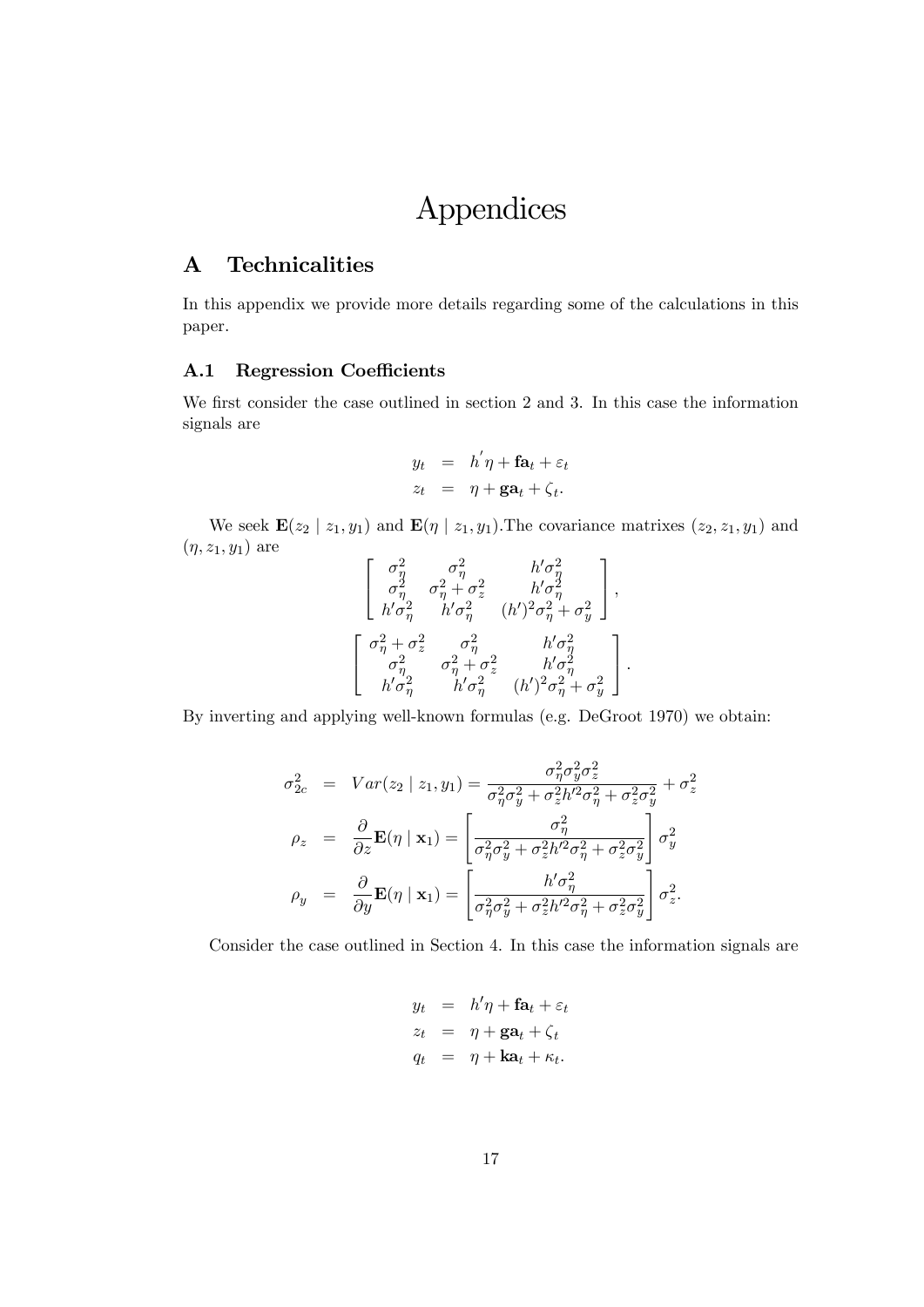The covariance matrix for  $(\eta, y_1, z_1, q_1)$  is now

$$
\left[ \begin{array}{cccc} \sigma^2_\eta & h^\prime \sigma^2_\eta & \sigma^2_\eta & \sigma^2_\eta \\ h^\prime \sigma^2_\eta & h^{\prime 2} \sigma^2_\eta + \sigma^2_y & h^\prime \sigma^2_\eta & h^\prime \sigma^2_\eta \\ \sigma^2_\eta & h^\prime \sigma^2_\eta & \sigma^2_\eta + \sigma^2_z & \sigma^2_\eta \\ \sigma^2_\eta & h^\prime \sigma^2_\eta & \sigma^2_\eta & \sigma^2_\eta + \sigma^2_q \end{array} \right]
$$

By inverting and applying well-known formulas we get

$$
\rho_y = \frac{\partial}{\partial y} \mathbf{E} \left( \eta \mid y_1, z_1, q_1 \right) = \frac{h' \sigma_{\eta}^2 \sigma_z^2 \sigma_q^2}{h'^2 \sigma_{\eta}^2 \sigma_z^2 \sigma_q^2 + \sigma_y^2 \sigma_{\eta}^2 \sigma_q^2 + \sigma_y^2 \sigma_z^2 \sigma_{\eta}^2 + \sigma_y^2 \sigma_z^2 \sigma_q^2}
$$
\n
$$
\rho_z = \frac{\partial}{\partial z} \mathbf{E} \left( \eta \mid y_1, z_1, q_1 \right) = \frac{\sigma_{\eta}^2 \sigma_y^2 \sigma_q^2}{h'^2 \sigma_{\eta}^2 \sigma_z^2 \sigma_q^2 + \sigma_y^2 \sigma_{\eta}^2 \sigma_q^2 + \sigma_y^2 \sigma_z^2 \sigma_{\eta}^2 + \sigma_y^2 \sigma_z^2 \sigma_q^2}
$$
\n
$$
\rho_q = \frac{\partial}{\partial q} \mathbf{E} \left( \eta \mid y_1, z_1, q_1 \right) = \frac{\sigma_{\eta}^2 \sigma_y^2 \sigma_z^2}{h'^2 \sigma_{\eta}^2 \sigma_z^2 \sigma_q^2 + \sigma_y^2 \sigma_{\eta}^2 \sigma_{\eta}^2 + \sigma_y^2 \sigma_z^2 \sigma_{\eta}^2 + \sigma_y^2 \sigma_z^2 \sigma_q^2}
$$

#### A.2 Proof of Proposition 2

Recall that first- and section period incentives are given by

$$
\tilde{\alpha}_1^* = \alpha_1^* + \beta_z = (1 - \beta_y) \frac{\mathbf{f}' C^{-1} \mathbf{g}}{\mathbf{g}' C^{-1} \mathbf{g}} - \beta_q \frac{\mathbf{k}' C^{-1} \mathbf{g}}{\mathbf{g}' C^{-1} \mathbf{g}},\tag{5}
$$

$$
\alpha_2^* = \frac{\mathbf{fg}}{|\mathbf{g}|^2 + r\sigma_{2c}^2}.\tag{3}
$$

From (3) we have  $\mathbf{fg} = \alpha_2^* K'$ , where  $K' = |g|^2 + r \sigma_{2c}^2$ . Better alignment will thus increase  $\alpha_2^*$ . Defining  $K = |g|^2 + r\sigma_{1z}^2$ , we have moreover from (5)

$$
\tilde{\alpha}_1^* K = (1 - \beta_y) \alpha_2^* K' - r \alpha_2^* \rho_z \sigma_{1z}^2 - r h \rho_y \sigma_{1yz} \n= [(1 - (h - \alpha_2^*) \rho_y) K' - r \rho_z \sigma_{1z}^2] \alpha_2^* - r h \rho_y \sigma_{1yz}
$$

where in particular the square bracket must be positive. Differentiation yields

$$
\frac{\partial \tilde{\alpha}_1^*}{\partial \alpha_2^*} K = \left[ (1 - (h - \alpha_2^*) \rho_y) K' - r \rho_z \sigma_{1z}^2 \right] + \alpha_2^* \rho_y K'
$$

This is positive for all parameter values that yield non-negative  $\tilde{\alpha}_{1}^{*}$ . This proves the first part of the proposition.

Consider next the equilibrium total surplus  $TCE_1^* + TCE_2^*$ . From the envelope property, and taking into account that the equilibrium first-period effort is  $\mathbf{a}_1^* =$  $\tilde{\alpha}_1^* g + \beta_y f$ , we obtain from (4):

$$
\frac{\partial TCE_1^*}{\partial g_i} = f_i \tilde{\alpha}_1^* - a_{1i}^* \tilde{\alpha}_1^* - r \left( (\tilde{\alpha}_1^* + \alpha_2^* \rho_z) \rho_z \sigma_{1z}^2 + \rho_z h \rho_y \sigma_{1yz} \right) \frac{\partial \alpha_2^*}{\partial g_i}
$$
  

$$
= ((1 - \beta_y) f_i - \tilde{\alpha}_1^* g_i) \tilde{\alpha}_1^* - r \left( (\tilde{\alpha}_1^* + \alpha_2^* \rho_z) \sigma_{1z}^2 + h \rho_y \sigma_{1yz} \right) \rho_z \frac{\partial \alpha_2^*}{\partial g_i}
$$